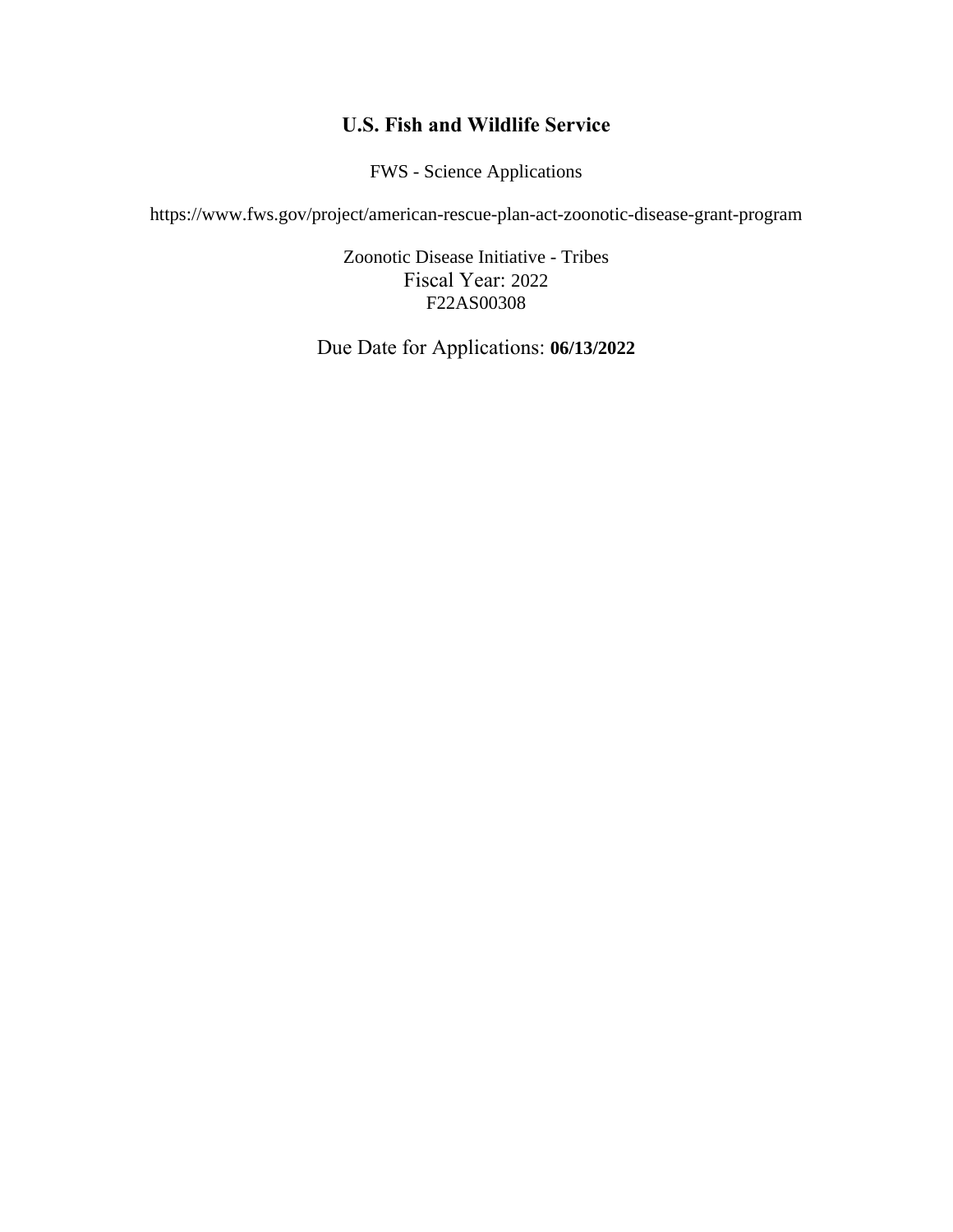# **Table of Contents**

| D3. Unique Entity Identifier and System for Award Management (SAM)13 |  |
|----------------------------------------------------------------------|--|
|                                                                      |  |
|                                                                      |  |
|                                                                      |  |
|                                                                      |  |
|                                                                      |  |
|                                                                      |  |
|                                                                      |  |
|                                                                      |  |
|                                                                      |  |
|                                                                      |  |
|                                                                      |  |
|                                                                      |  |
|                                                                      |  |
|                                                                      |  |
|                                                                      |  |
|                                                                      |  |
|                                                                      |  |
|                                                                      |  |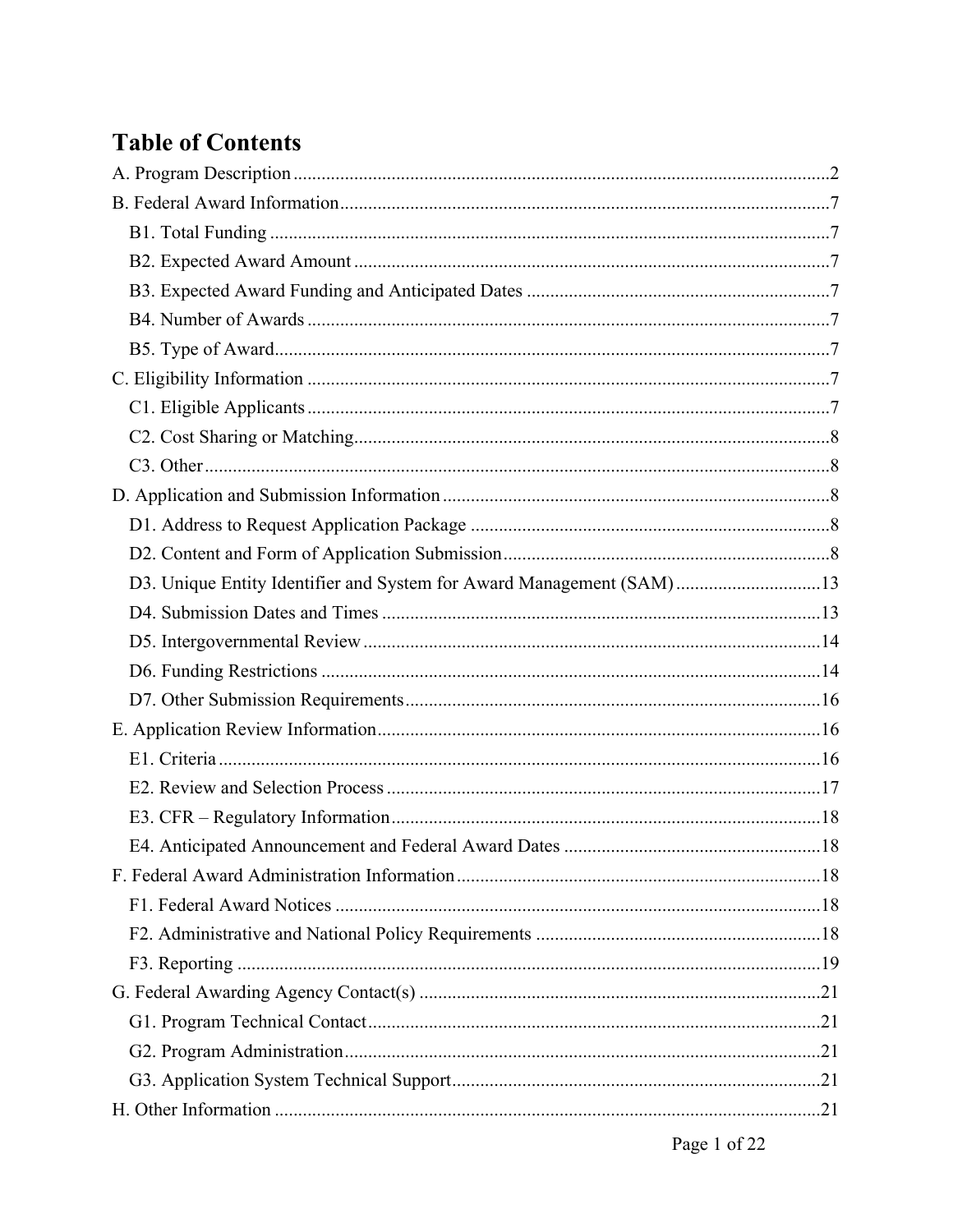### <span id="page-2-0"></span>**A. Program Description**

#### **Authority:**

The American Rescue Plan Act of 2021 (PL. No. 117-2) (ARP) section 6003(3)

#### **Assistance Listing Number:** 15.069

### **Background, Purpose and Program Requirements:**

The American Rescue Plan provides financial assistance "for research and extension activities to strengthen early detection, rapid response, and science-based management to address wildlife disease outbreaks before they become pandemics and strengthen capacity for wildlife health monitoring to enhance early detection of diseases that have capacity to jump the species barrier and pose a risk in the United States."

Funding will be used to establish and enhance Tribal, State, and Territorial fish and wildlife agencies' capabilities to effectively address health issues involving free-ranging terrestrial, avian, and aquatic wildlife and minimize the negative impacts of health issues affecting free-ranging wildlife through surveillance, management, and research to protect the public against zoonotic disease outbreaks.

This new federal assistance program is designed to increase readiness for wildlife agencies to protect against future pandemics and encourage them to coordinate their efforts across jurisdictions in a seamless manner. Assistance will be available for a range of activities with the goal of the program being to strengthen the foundation of an interjurisdictional landscape-level wildlife health and disease network to protect wildlife, ecosystems, economies, and the American public. This goal will be supported through the following objectives:

- 1. Wildlife managers have a current, evidence-based wildlife disease plan which considers: Disease surveillance and techniques for surveillance strategies
- 2. Diagnostic pathology, microbiology, virology, parasitology, toxicology,, and biosafety
- 3. Outbreak response
- d. Wildlife population management
- e. Regulatory and policy response
- f. Data management
- g. Risk assessment and decision support
- h. Training
- a. Communication plans so that key stakeholders receive and understand information about wildlife diseases in a timely manner.
- 2. State, territorial, and Tribal managers in the same regions are connected in an interjurisdictional network of practitioners, including public health and veterinary services.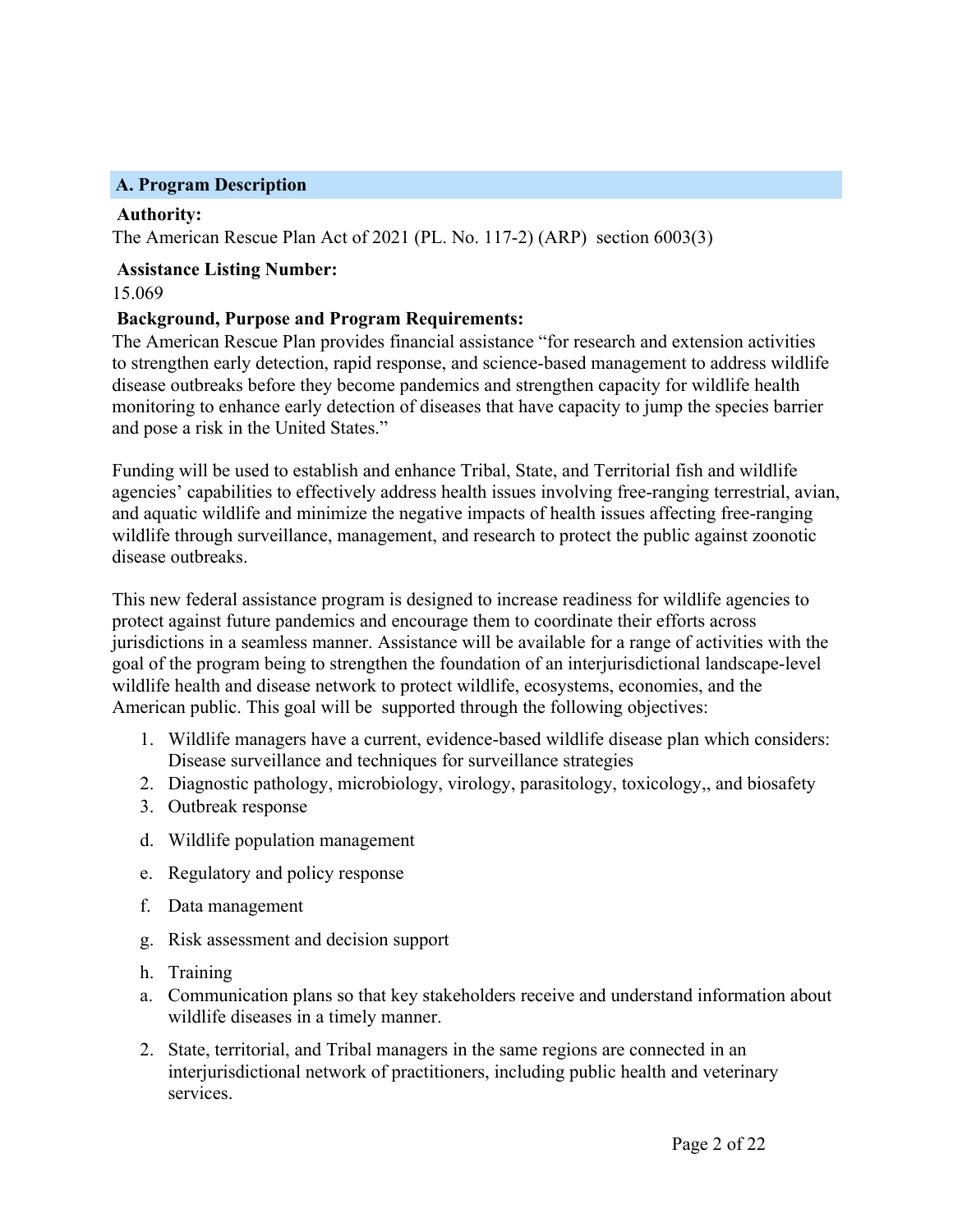- 3. Wildlife managers have access to diagnostic services for wildlife disease.
- 4. Wildlife managers have capacity to manage wildlife health data, data sharing, and communication.

Project length is one to three years.

Applicants must fill out a survey at the beginning and end of their project. This survey is designed to evaluate the American Rescue Plan Zoonotic Disease Initiative financial assistance program and will not be used to evaluate individual proposals. Link to survey: https://forms.office.com/Pages/ResponsePage.aspx?id=urWTBhhLe02TQfMvQApUlC0HVXM NMqBMuU8-Gdn0ea9UNlQ5SjVXTFVCWlBCRURWTUdBSFczUU5QQi4u

The following activities are eligible for funding:

| <b>Allowable Actions</b>                                          | <b>Examples</b>                                                                                                                                                                                                                                                                                                                                                                                                                                                                                                                                                |
|-------------------------------------------------------------------|----------------------------------------------------------------------------------------------------------------------------------------------------------------------------------------------------------------------------------------------------------------------------------------------------------------------------------------------------------------------------------------------------------------------------------------------------------------------------------------------------------------------------------------------------------------|
| A. Best management<br>practices for fish and<br>wildlife diseases | Develop all-inclusive Best Management Practices or issue-<br>specific BMPs for fish and wildlife disease such as feeding<br>wildlife, water quality and quantity management, integrated pest<br>management plans                                                                                                                                                                                                                                                                                                                                               |
| B. Biosecurity $\&$<br>biosafety                                  | Develop biosecurity and biosafety protocols/educational resources<br>for field staff, management practices, animal handling, captive<br>facilities; develop and implement biosecurity protocols                                                                                                                                                                                                                                                                                                                                                                |
| C. Communications,<br>internal and<br>external                    | Develop rapid communication structures and relationships for both<br>routine and emergency disease events (in-state, regional, national;<br>wildlife/agriculture/public health); develop a suite of external<br>(public) communication templates for wildlife disease issues                                                                                                                                                                                                                                                                                   |
| D. Disease forecasting,<br>risk assessments,<br>horizon scanning  | Identify current and future needs; assessments to identify gaps in<br>capacity; current and future state associated with climate change;<br>environmental persistence and potential routes of exposure to<br>pathogens; identification of spillover hotspots; identification of<br>highly susceptible species locations; wildlife susceptibility<br>research; research on human health implications and economic<br>impact of wildlife diseases; risk assessment of "reverse zoonotic<br>transmission" from humans or between domestic animals and<br>wildlife |
| planning                                                          | E. Disease management Disease contingency plans for regions or organizations for<br>emergency and routine morbidity and mortality events; inclusion of<br>guidance for wildlife disease as part of Wildlife Action Plans;<br>development of disease-specific field responses; carcass disposal<br>protocols and agreements; plans for creating a sustainable, long-<br>term disease management program; systems approaches to develop<br>management actions                                                                                                    |
| Disease surveillance<br>$F_{\cdot}$<br>design                     | Design enhanced surveillance systems for early detection and<br>monitoring at biologically relevant spatial scales that will provide<br>statistically significant results; environmental surveillance<br>approaches (e.g. aquatic surveillance for waterborne pathogens)                                                                                                                                                                                                                                                                                       |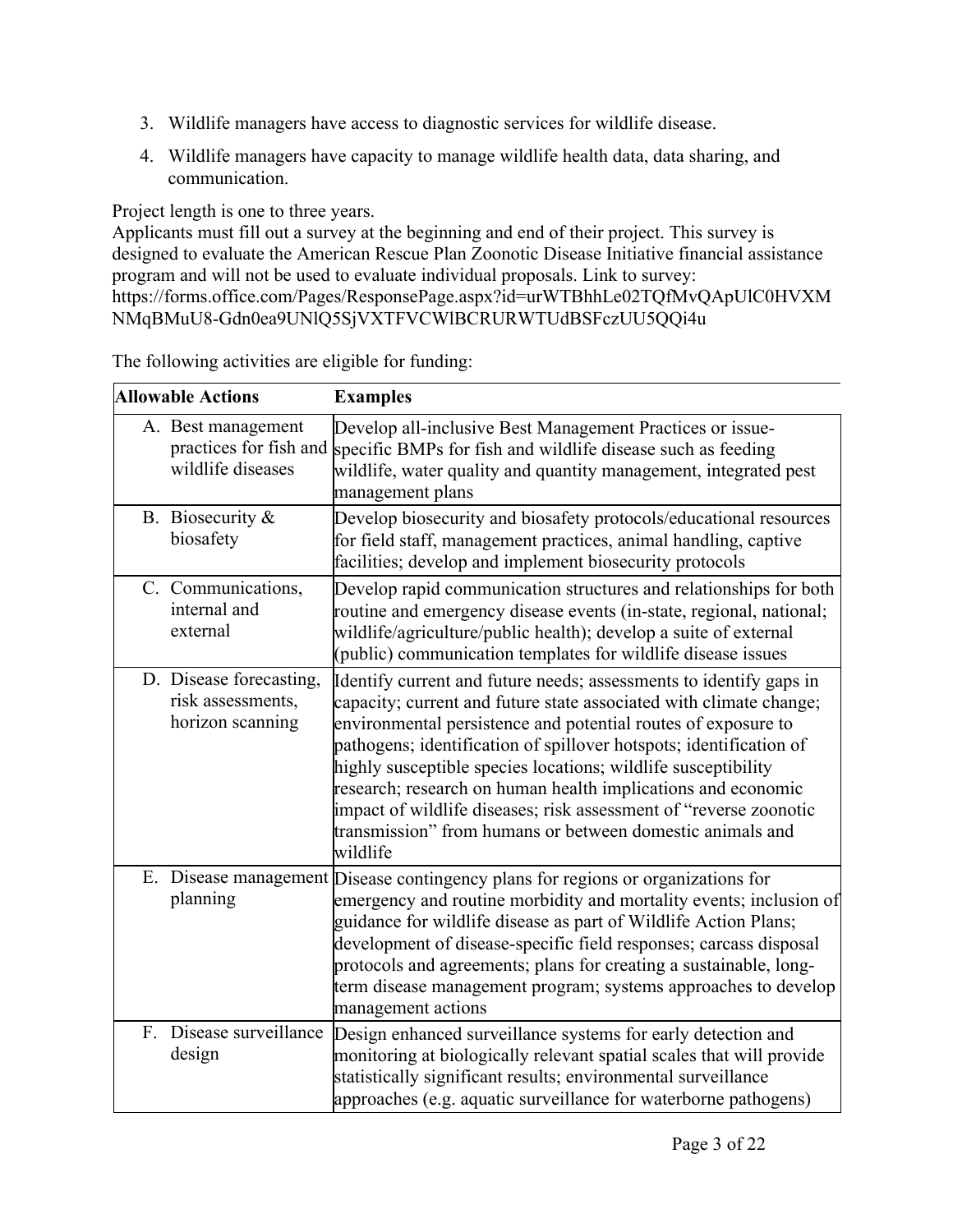|                                                                                                           | G. Emergency response Emergency response plans; develop inter-jurisdictional response<br>capabilities; clarify agency responsibilities and funding streams for<br>covering the costs of emergency response; ensure agency contacts<br>are up to date; set up mutual aid agreements; table top and field<br>exercises; development of an All-Hazards Incident Management<br>Team with fish and wildlife disease skillset; foreign animal disease<br>outbreak plans; After Action analysis (hot wash) of disease<br>response activities and management interventions; structured-<br>decision making/adaptive management/modeling approach to<br>determine how to move forward in a disease response with a large<br>amount of uncertainty; Design long-term monitoring programs to<br>follow-up on response activities and detect recurrence of the<br>disease issue and/or lasting impacts to the population as a result of<br>the disease or the management response to it |
|-----------------------------------------------------------------------------------------------------------|-----------------------------------------------------------------------------------------------------------------------------------------------------------------------------------------------------------------------------------------------------------------------------------------------------------------------------------------------------------------------------------------------------------------------------------------------------------------------------------------------------------------------------------------------------------------------------------------------------------------------------------------------------------------------------------------------------------------------------------------------------------------------------------------------------------------------------------------------------------------------------------------------------------------------------------------------------------------------------|
| H. Hire staff dedicated<br>to fish and wildlife<br>health duties                                          | Hire fish and wildlife biologists and technicians to increase field<br>response capabilities for detection of disease events, sample<br>collection, sample processing, data entry, and response); Hirefish<br>and wildlife veterinarians, ecologists, social scientists, biologists to<br>address fish and wildlife health and disease.                                                                                                                                                                                                                                                                                                                                                                                                                                                                                                                                                                                                                                     |
| Human dimensions<br>I.                                                                                    | Examining tolerance of management interventions (e.g. timing,<br>locations); risk perceptions and how those can be influenced or<br>utilized to address disease issues; what messages and messaging<br>formats are most effective; educational campaigns based on human<br>dimensions research; risk communication; knowledge translation<br>and mobilization; Conflict resolution - working with partners to<br>resolve chronic sources of conflict when addressing fish and<br>wildlife health, focus groups, stakeholder meetings, social science<br>evaluations, training in conflict resolution                                                                                                                                                                                                                                                                                                                                                                        |
| J. Increasing resilience and<br>protecting environmental<br>services to decrease the<br>impact of disease | Prevent or decrease human & domestic animal interactions with<br>wildlife; add a component to wildlife action plan<br>for increasing resilience against disease; safe harbor agreements;<br>collaborations with EPA; addressing invasive and injurious species<br>through prevention, response, control of invasive and injurious<br>species that could serve as reservoirs of disease; water and<br>environmental quality                                                                                                                                                                                                                                                                                                                                                                                                                                                                                                                                                  |
| K. Information management<br>systems                                                                      | State/Tribe level data management capability, production of<br>reports, maps, data interpretation and visualization; Conversion of<br>legacy data into electronic formats that can be entered into<br>databases; create data management plan; Data sharing strategies<br>between wildlife agencies, or between wildlife/agriculture/public<br>health agencies                                                                                                                                                                                                                                                                                                                                                                                                                                                                                                                                                                                                               |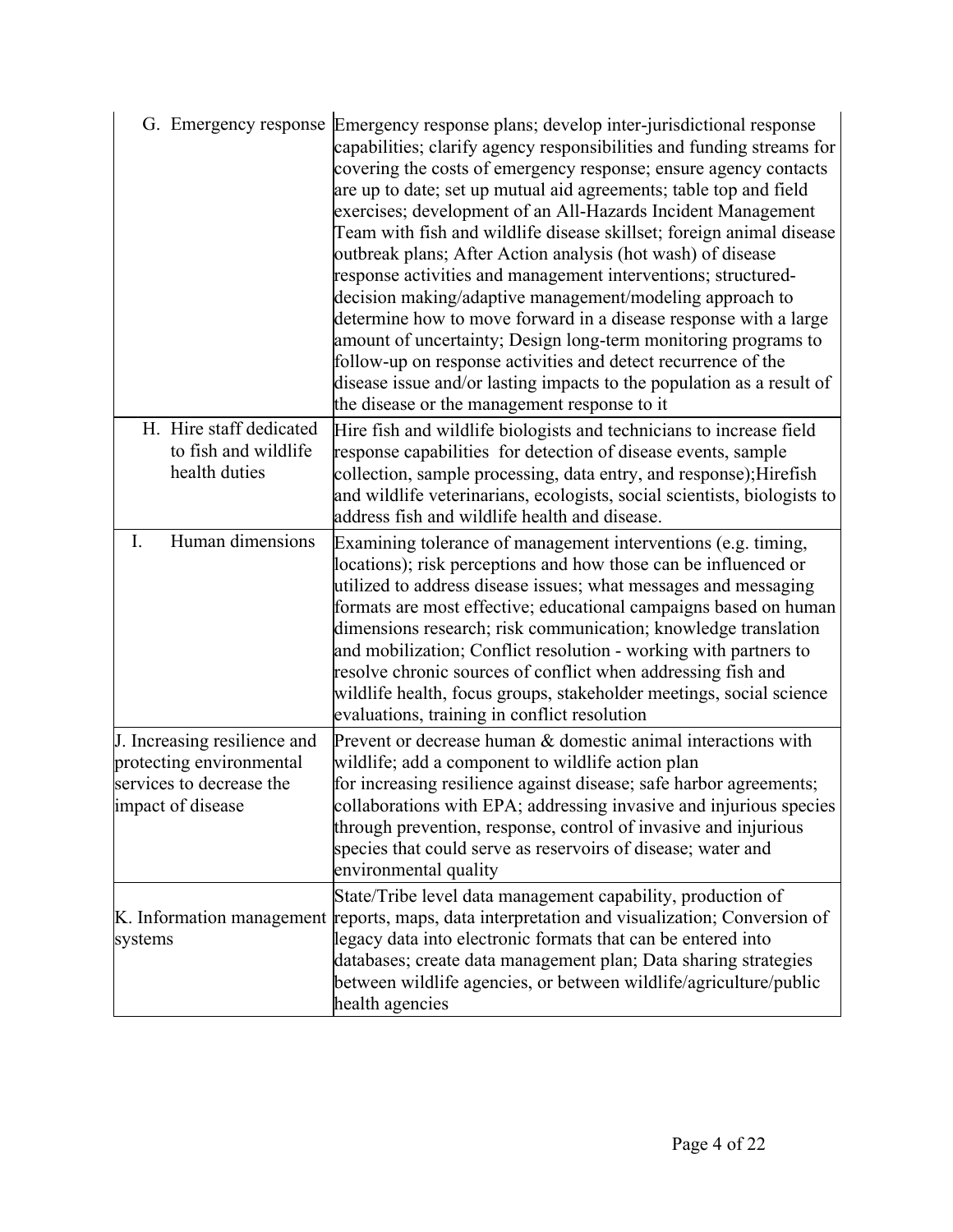| L. Jurisdictions &<br>authorities                                                                                    | Inventory of existing statutory and regulatory framework; conduct<br>a gap analysis of statutes and regulations from detection to<br>recovery; Resolution of inter-jurisdictional issues; Development of<br>laws, regulations, and ordinances; Ensuring an enabling<br>environment exists for wildlife agencies to enact a wildlife health<br>program (legislative authorities) and that agencies have<br>organizational capacity (plans, people, infrastructure), and<br>technical capacities to enact the program (training, etc.) |
|----------------------------------------------------------------------------------------------------------------------|--------------------------------------------------------------------------------------------------------------------------------------------------------------------------------------------------------------------------------------------------------------------------------------------------------------------------------------------------------------------------------------------------------------------------------------------------------------------------------------------------------------------------------------|
| M. Laboratory network and<br>services                                                                                | Establish new or strengthen existing diagnostic networks;<br>Expansion of diagnostic services available; Join a regional<br>diagnostic lab service as a member (e.g. Southeastern Cooperative<br>Wildlife Disease Study), or establish agreements with state-level<br>and national labs; Logistics and equipment for sample collection,<br>testing, archiving, and storage                                                                                                                                                           |
| N. Partnerships and<br>networks                                                                                      | Strengthening existing networks and governance structures,<br>creating new networks and partnerships; formalize partnerships<br>through Memoranda of Understanding or other documents;<br>nurturing a wildlife health community of practice to be inclusive of<br>Federal, State, Territorial, and Tribal agencies; activate citizen<br>scientists for disease detection and response                                                                                                                                                |
| O. Policy and regulation<br>development                                                                              | Develop policies and regulations to prevent disease introduction,<br>decrease disease transmission, respond to disease events, increase<br>resilience, measure success, adaptive management,<br>create sustainable fish and wildlife health programs                                                                                                                                                                                                                                                                                 |
| P. Public and occupational<br>health                                                                                 | Create guidelines, policy, and outreach regarding biosafety<br>and public health for personnel, volunteers, and visitors; create<br>linkages and collaborations with local, State, Territorial, and Tribal<br>public health offices for routine and emergency events; hire public<br>health expertise                                                                                                                                                                                                                                |
| Q. Research to develop<br>disease detection and<br>management tools                                                  | Projects focused on applied disease prevention, surveillance,<br>management, detection techniques, ways to limit disease<br>transmission, promoting resilience, to support an adaptive<br>management approach                                                                                                                                                                                                                                                                                                                        |
| R. Tools and management<br>strategies development for<br>climate adaptation and<br>mitigation for<br>disease impacts | Systematic collection of health data and integration with climatic<br>and environmental data to determine species and populations at<br>risk from health effects of climate change; Utilization of health<br>promotion and harm reduction approaches in development of<br>adaptation strategies; analysis of wildlife or zoonotic diseases<br>prone to expansion due to climatic changes.                                                                                                                                            |
| S. Training                                                                                                          | Didactic and hands-on courses for biologists, veterinarians, law<br>enforcement officers, volunteers, rehabilitators, and partners on:<br>Fish and wildlife disease, incident management,<br>biosafety/biosecurity/personal protective equipment use; inter-<br>jurisdictional collaborative training; creating consistency in                                                                                                                                                                                                       |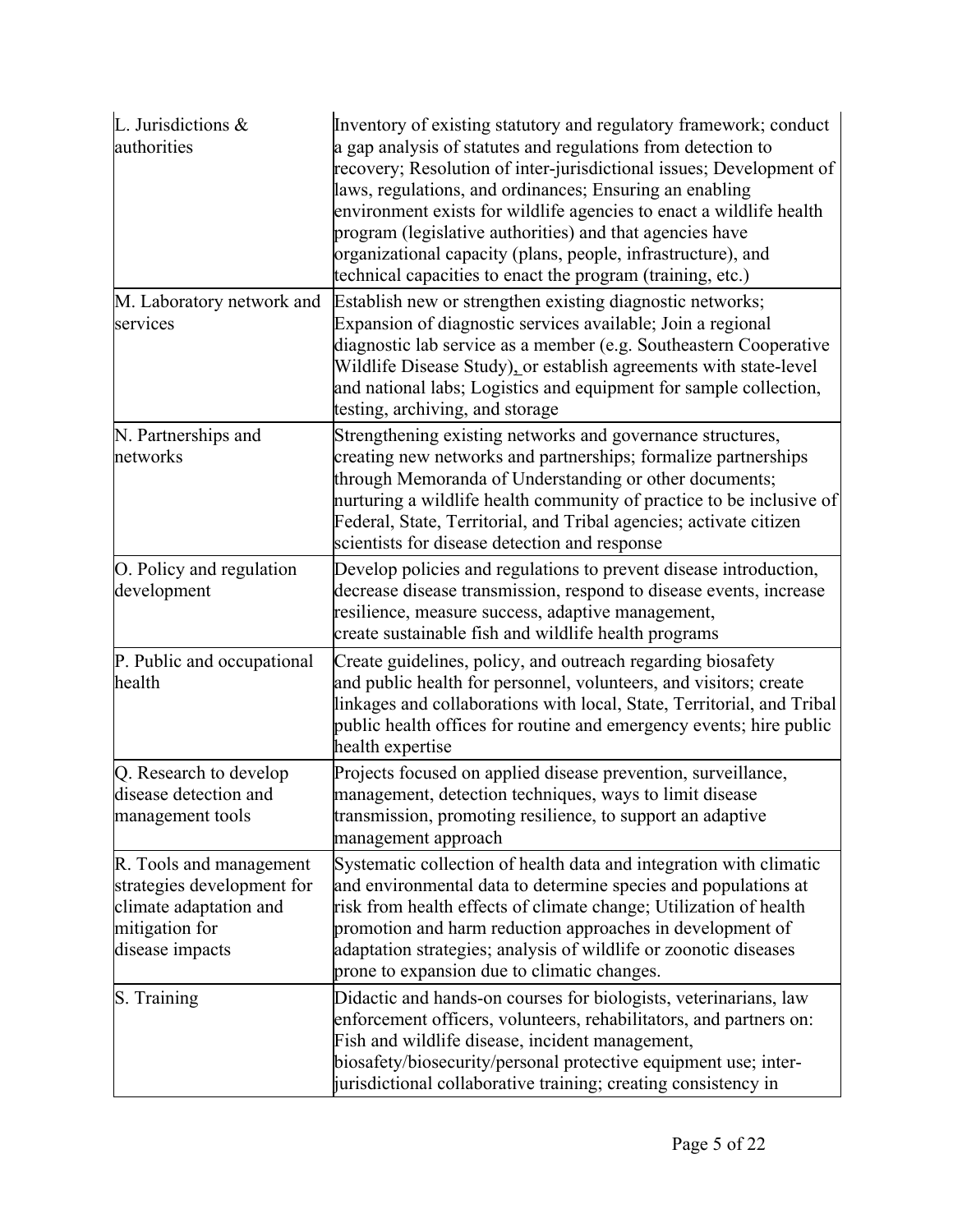|                            | training across States, Territories, and Tribes; establishment of<br>training programs for wildlife health professionals-                                                                                                                                                      |
|----------------------------|--------------------------------------------------------------------------------------------------------------------------------------------------------------------------------------------------------------------------------------------------------------------------------|
| T. Wildlife rehabilitation | Instituting and improving biosecurity $\&$ biosafety practices of<br>rehabilitators to prevent or minimize disease transmission;<br>developing release protocols to reduce impacts on ecosystems;<br>increasing disease diagnostics for animals submitted to<br>rehabilitators |

Award funds cannot be used for real property acquisition or construction.

# Data Management

States and Territories accepting funds through ARP ZDI are required to store wildlife disease data in the United States Geological Survey (USGS) WHISPers data base. WHISPers allows agencies the ability to define their data use and availability to others, as well as circles of connection with other entities. Your agency will be required to develop a data management plan to be delivered with the first annual report for your ARP ZDI project.

Data to be entered into WHISPers includes surveillance and investigations involving wildlife and fish morbidity and mortality events, including any historical events that may have been captured. Data needed for entry into WHISPers would generally include:

- $\bullet$  Event location(s)
	- o state
	- o county/parish
	- o land ownership (fed, state, private, etc.)
	- o latitude-longitude (optional)
	- o GNIS location (optional)
- Dates of onset and cessation
- Species and descriptors
	- o number of sick and dead
	- o estimated population size at risk
	- o sex characterization of those impacted
	- o age characterization of those impacted
- Diagnosis
	- o Disease or disease agent causing illness and or death
	- o Number of animals assessed
	- o Number of animals with diagnosis
	- o Laboratory making the diagnosis
- Field observations relevant to the morbidity/mortality event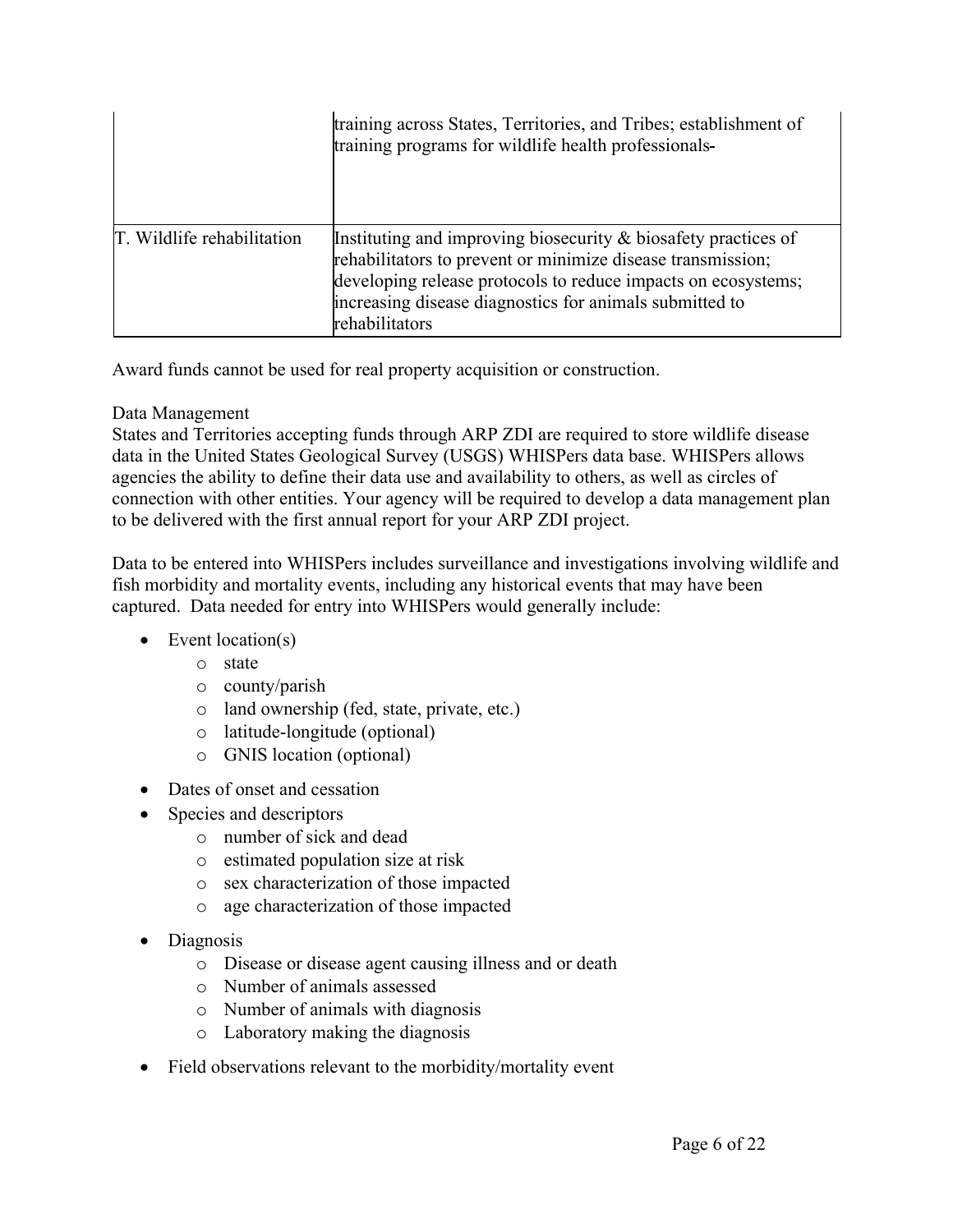Reporting Requirements

ARP ZDI awards require annual financial and performance reporting, consisting of the SF-425 financial report form and a 1-2 page narrative of how the project is going, what has been accomplished from the proposal and what still has to be completed. At the end of the project the same 2 reporting elements are required, but with the entire award term as the base of reporting. Interim reports are due 90 calendar days after the reporting period ends, and final reports are due no later than 120 calendar days after the period of performance end date.

<span id="page-7-1"></span><span id="page-7-0"></span>**B. Federal Award Information B1. Total Funding Estimated Total Funding**

\$4,500,000

#### <span id="page-7-2"></span>**B2. Expected Award Amount**

**Maximum Award** \$775,000 **Minimum Award** \$75,000

#### <span id="page-7-3"></span>**B3. Expected Award Funding and Anticipated Dates**

**Expected Award Funding Expected Award Date** July 11, 2022

#### <span id="page-7-4"></span>**B4. Number of Awards**

**Expected Number of Awards** 50

#### <span id="page-7-5"></span>**B5. Type of Award**

**Funding Instrument Type** G - Grant

# <span id="page-7-7"></span><span id="page-7-6"></span>**C. Eligibility Information C1. Eligible Applicants**

**Eligible Applicants**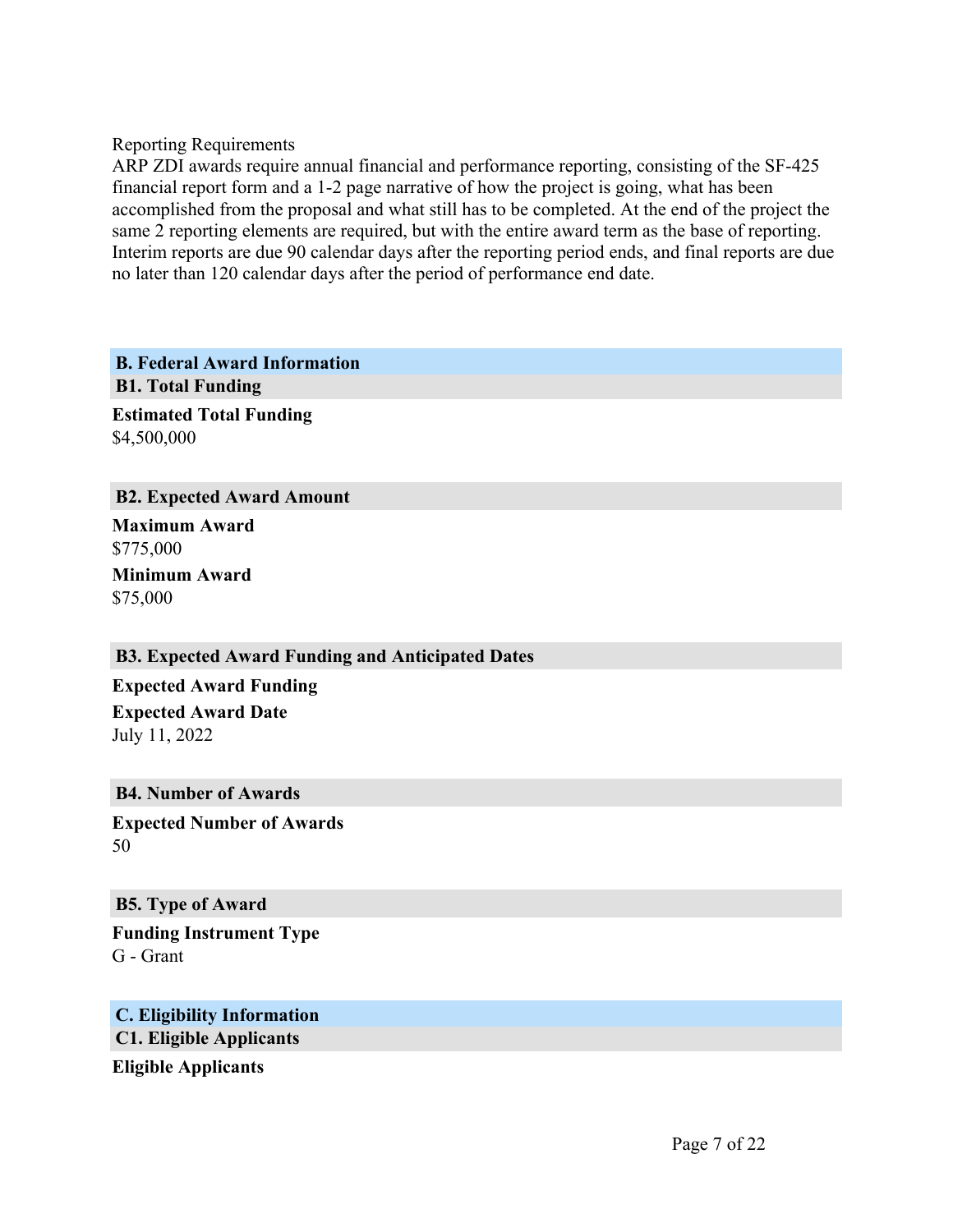07 – Native American tribal governments (Federally recognized)

11 – Native American tribal organizations (other than Federally recognized tribal governments)

# **Additional Information on Eligibility**

#### <span id="page-8-0"></span>**C2. Cost Sharing or Matching**

**Cost Sharing / Matching Requirement** No

### **Percentage of Cost Sharing / Matching Requirement**

### <span id="page-8-1"></span>**C3. Other**

#### **Foreign Entities or Projects:**

**State Sponsors of Terrorism:** This program will not fund projects in countries [determined](https://www.state.gov/j/ct/list/c14151.htm) by the U.S. Department of State to have repeatedly provided support for acts of [international](https://www.state.gov/j/ct/list/c14151.htm) [terrorism](https://www.state.gov/j/ct/list/c14151.htm) and therefore are subject to sanctions restricting receipt of U.S. foreign assistance and other financial transactions.

**Office of Foreign Assets Control Sanctions:** This program will not fund projects in countries subject to [comprehensive](http://www.treasury.gov/resource-center/sanctions/Pages/default.aspx) sanction programs administered by the U.S. Department of Treasury, Office of [Foreign](http://www.treasury.gov/resource-center/sanctions/Pages/default.aspx) Asset Control without proper licenses.

**In-Country Licenses, Permits, or Approvals:** Entities conducting activities outside the U.S. are responsible for coordinating with appropriate U.S. and foreign government authorities as necessary to obtain all required licenses, permits, or approvals before undertaking project activities. The Service does not assume responsibility for recipient compliance with the laws, regulations, policies, or procedures of the foreign country in which they are conducting work.

#### **Excluded Parties:**

The DOI conducts a review of the SAM.gov Exclusions database for all applicant entities and their key project personnel prior to award. The DOI cannot award funds to entities or their key project personnel identified in the SAM.gov Exclusions database as ineligible, prohibited/restricted or otherwise excluded from receiving Federal contracts, certain subcontracts, and certain Federal assistance and benefits, as their ineligibility condition applies to this Federal program.

# <span id="page-8-2"></span>**D. Application and Submission Information**

# <span id="page-8-3"></span>**D1. Address to Request Application Package**

#### **Program Website Link**

https://www.fws.gov/project/american-rescue-plan-act-zoonotic-disease-grant-program

# <span id="page-8-4"></span>**D2. Content and Form of Application Submission**

# **SF-424, Application for Federal Assistance**

All applicants must submit the Standard Form (SF)-424, Application for Federal Assistance. This form is available with the announcement on Grants.gov and in GrantSolutions. The form must be complete and signed by an Authorized Representative. For all applicants except individuals and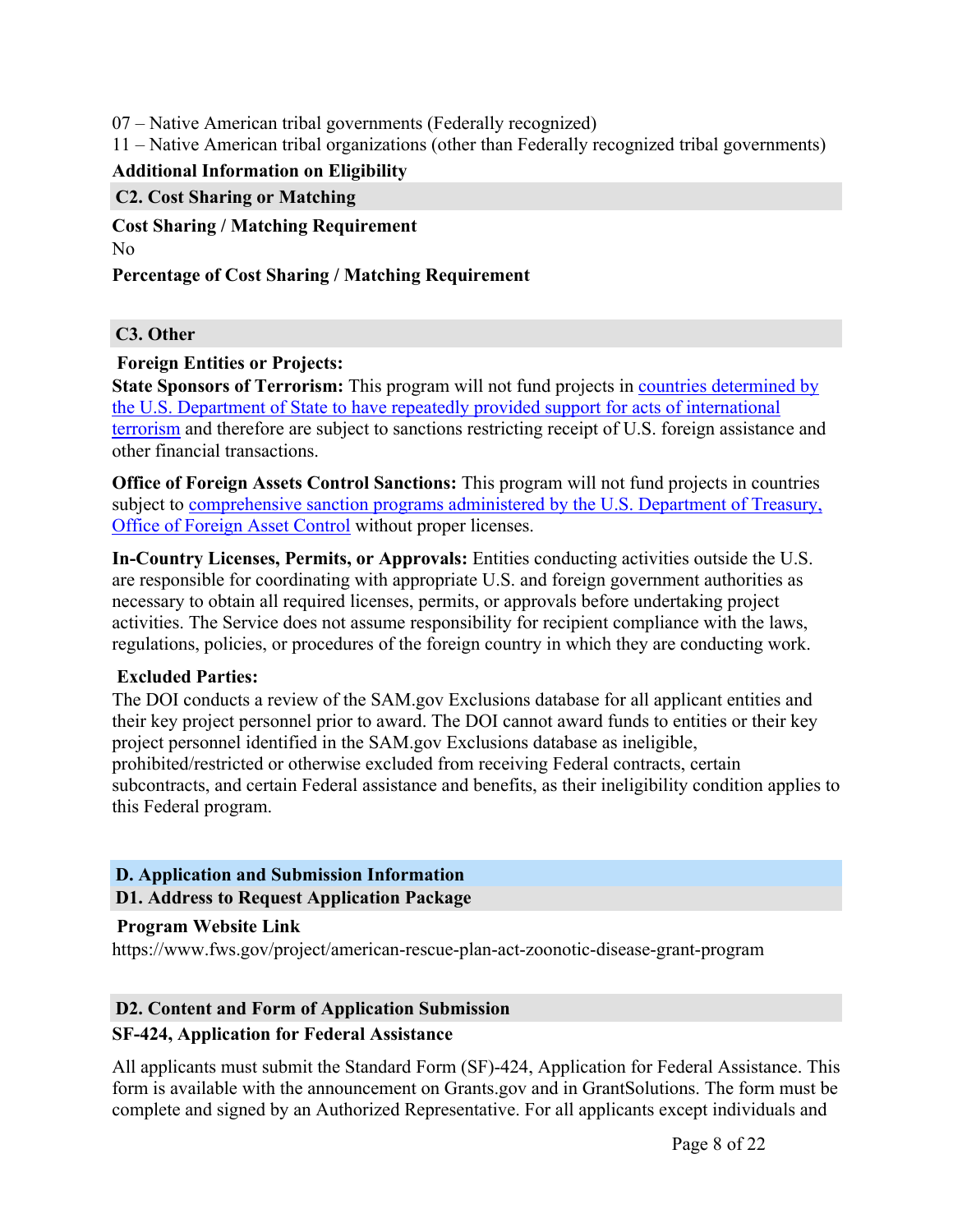commercial entities, the Authorized Representative's signature on a standard application form submitted to the Service represents their certification that the entity's financial management system meets 2 CFR [§200.302](https://www.ecfr.gov/current/title-2/subtitle-A/chapter-II/part-200/subpart-D/section-200.302) financial management requirements. The non-Federal entity's financial management system must be sufficient to:

- 1. Permit the preparation of required reports;
- 2. Trace funds to a level of expenditures adequate to establish that the entity has used such funds per Federal statutes, regulations, and terms and conditions of the Federal award;
- 3. Provide for the requirements in  $2 \text{ CFR } \S 200.302(b)$ ; and
- 4. Comply with [§200.334](https://www.ecfr.gov/current/title-2/subtitle-A/chapter-II/part-200/subpart-D/subject-group-ECFR4acc10e7e3b676f/section-200.334) Retention requirements for records, [§200.335](https://www.ecfr.gov/current/title-2/subtitle-A/chapter-II/part-200/subpart-D/subject-group-ECFR4acc10e7e3b676f/section-200.335) Requests for transfer of records, [§200.336](https://www.ecfr.gov/current/title-2/subtitle-A/chapter-II/part-200/subpart-D/subject-group-ECFR4acc10e7e3b676f/section-200.336) Methods for collection, transmission, and storage of information, and  $\S 200.337$  Access to records.

If this application requests more than \$100,000 in Federal funds, the Authorized Representative's signature on or submission of the SF-424 form in GrantSolutions also represents their certification of the statements in 43 CFR Part 18, Appendix A-Certification Regarding Lobbying.

When completing the SF-424 Application form, enter only the amount requested from this Federal program in Box 18a, Estimated Federal Funding. Include any other Federal sources of funding in Box 18e. Estimated Other Funding and identify any such sources and amounts in the required Budget Narrative (see below). For individuals applying as a private citizen (i.e., unrelated to any business or nonprofit organization you may own or operate in your name), do NOT include your Social Security Number on this or any other document to be submitted with your application! When completing the SF-424 Application form, individuals must enter in Box 8b. Employee/Taxpayer Identification Number (EIN/TIN) the substitute number "444-44- 4444." Individuals may register in SAM.gov but are not required to have a SAM.gov registration. For individuals without a SAM.gov registration enter in Box 8c. the substitute Unique Entity Identifier (UEI) "KA5HQCLKUVW1"

# **SF 424B, Assurances for Non-Construction Programs**

Individuals applying for and receiving funds separate from a business or non-profit organization he/she may own or operate, and entities waived from the SAM.gov registration requirements by the funding bureau or office must submit the signed and dated SF-424B, Assurances for Non-Construction Programs form. All required application forms are available with this announcement on Grants.gov and in GrantSolutions. All other financial assistance applicants must complete the "Financial Assistance General Certifications and Representations" as part of their SAM.gov entity record.

# **Project Abstract Summary (OMB Number 4040-0019)**

Applicants must complete and submit the Project Abstract Summary form. The Project Abstract Summary form must provide a brief award description. The description must be in plain language that the public can understand without viewing the full application proposal. It should include a brief, simple description of the project purpose, activities to be performed, deliverables and expected outcomes, intended beneficiaries, and subrecipient activities, if known at the time of submission.

Do not include personally identifiable, sensitive, or proprietary information in the award description as this is available to the public. Use only English characters, numbers, punctuation, and standard symbols. Use of non-English, non-standard characters (also referred to as special or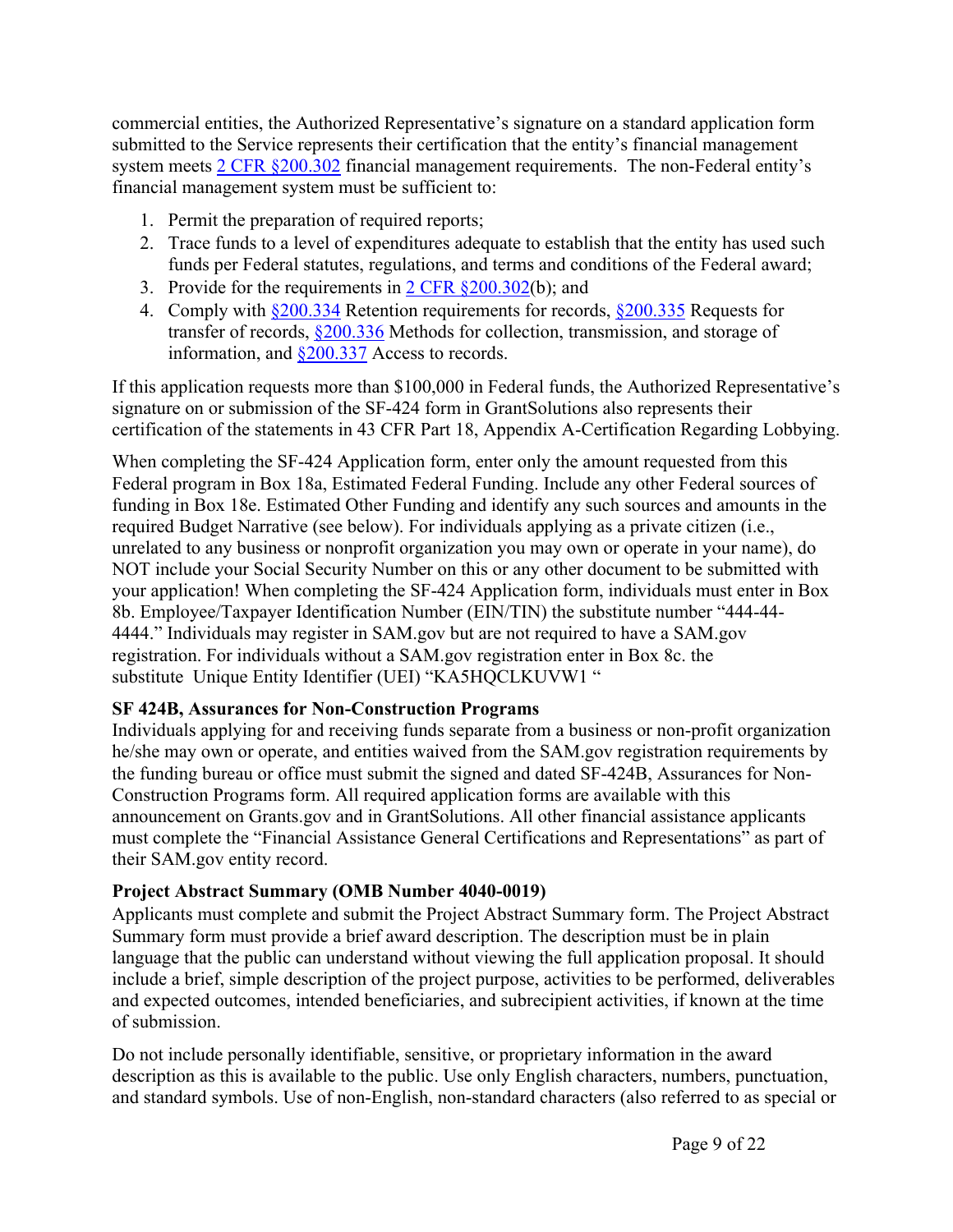extended ASCII characters) will result in the award description failing to be reported correctly to USASpending.gov. Award descriptions are limited to 4,000 characters or less. Applicants should check the length of the award description and proofread for proper grammar and spelling.

For applicants applying through Grants.gov: Applicants must download and complete the Grants.gov "Project Abstract Summary" form from the full text announcement. To submit the Grants.gov "Project Abstract Summary" form with the application, applicants must add the form as an attachment to the Grants.gov "Attachments" form that is included in the application package.

For applicants applying through GrantSolutions-Grants Management Module (GS-GMM): Applicants must enter the information in the Project Abstract Summary screen. Do not upload a document in place of entering the information directly into GS-GMM Project Abstract Screen.

# **Project Narrative**

- Project title
- Description of entity(ies) undertaking the project
- Statement of need that addresses: the specific concern, problem, or issue to be addressed or opportunity to be leveraged; the consequences of not addressing the need; and how the proposed project aligns with the Service program's goals
- Project objectives that are specific, measurable, achievable, realistic, and time-bound, and any milestones that must be reached to achieve objectives
- Activities, including detailing for each who is carrying out the activity, what is involved, how will it be carried out (method), and when and where the activity will be carried out
- Timeline of when significant project events or milestones are anticipated
- Sufficient information to support environmental compliance review requirements. Note: while the environmental compliance laws are primarily applicable to projects carried out in the U.S., projects carried out on the high seas are subject to compliance with Section 7 of the Endangered Species Act, and projects outside the U.S. on any property on the UNESCO World Heritage List or the in-country equivalent of the U.S. National Register of Historic Places are subject to compliance with Section 106 of the National Historic Preservation Act
- Information on key project personnel, including details on their expertise, skill, or significance to the project
- Project location details and supporting documentation such as maps, GIS data, or geopolitical data, as applicable.
- Description of stakeholder coordination or involvement
- Expected deliverables

# **SF-424A, Budget Information for Non-Construction Programs**

Applicants must complete and submit the SF-424A Budget Information form for Non-Construction Programs or Projects. All required application forms are available with this announcement on Grants.gov or in GrantSolutions. Federal award recipients and subrecipients are subject to Federal award cost principles in Title 2 of the Code of Federal Regulations (CFR) part 200. Applicants must show funds requested from this Federal program separately from any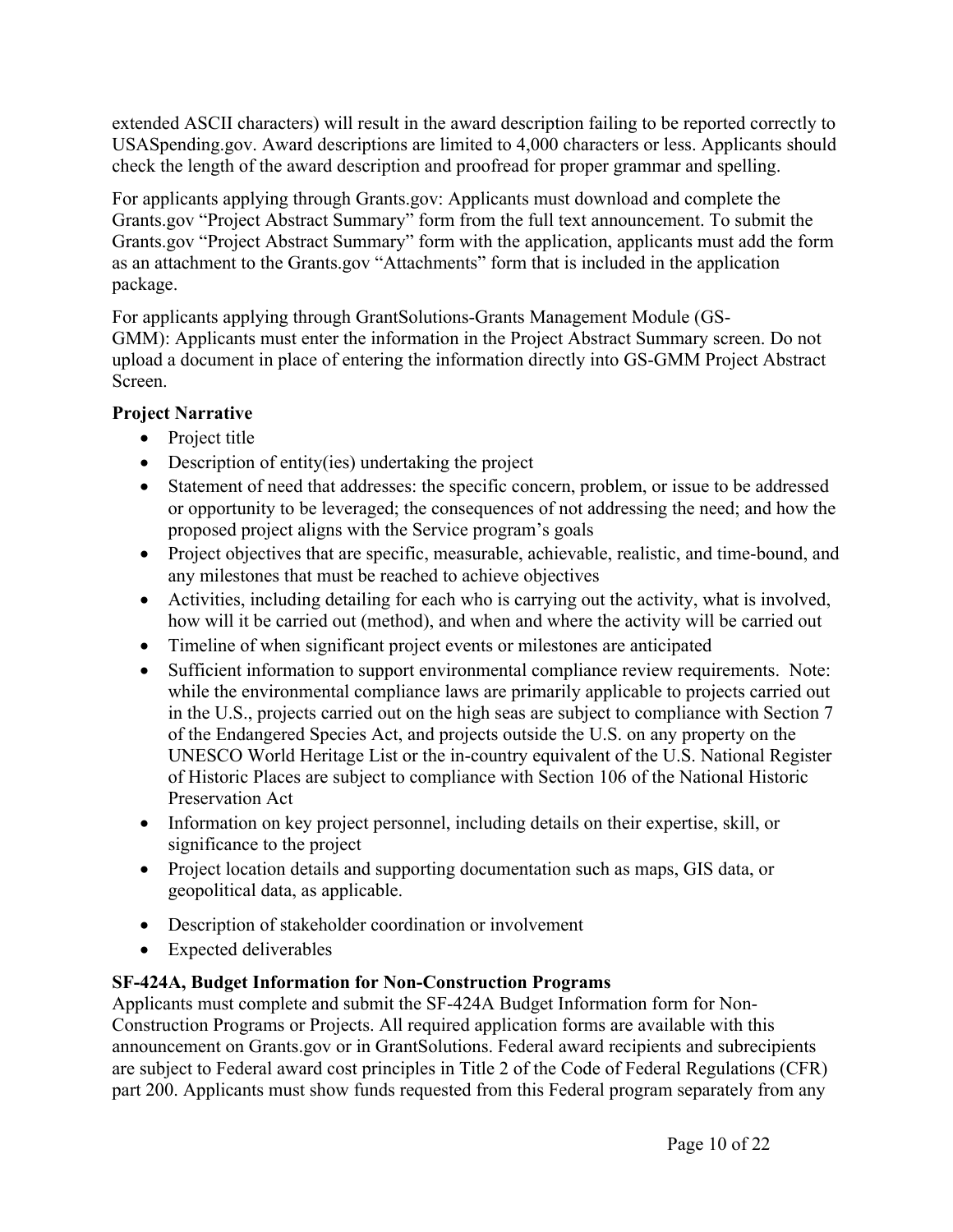other Federal sources of funding. In "Section A – Budget Summary" on the SF-424A form enter the funding requested from this Federal program in the first row. Identify any other Federal funding sources and amounts in the required Budget Narrative (see below).

# **Budget Narrative**

Applicants must include a budget narrative that describes and justifies requested budget items and costs. In your budget narrative, describe how the SF-424 Budget Information, "Object Class Category" totals were determined. For personnel salary costs, generally describe how estimates were determined by identifying what type of staff will support the project and how much time they will contribute to the project (in hours or workdays). Describe any proposed [items](https://www.ecfr.gov/current/title-2/subtitle-A/chapter-II/part-200#200.407) of cost that require prior [approval](https://www.ecfr.gov/current/title-2/subtitle-A/chapter-II/part-200#200.407) under the Federal award cost [principles](https://www.ecfr.gov/current/title-2/subtitle-A/chapter-II/part-200#subpart-E), including any anticipated subawarding, transferring, or contracting out of any work under the award. If equipment previously purchased with Federal funds is available for the project, provide a list of that equipment and identify the Federal funding source. Identify any third-party cash or in-kind contributions that a partner or other entity will contribute to the project and describe how the contributions directly and substantively benefit completion of the project. For in-kind contributions, identify the source, the amount, and the valuation methodology used to determine the total value. See 2 CFR [§200.306](https://www.ecfr.gov/current/title-2/subtitle-A/chapter-II/part-200/subpart-D/section-200.306) for more information.

# **Conflict of Interest Disclosure**

Per the Financial Assistance Interior Regulation (FAIR),  $2 \text{ CFR } \frac{\$1402.112}{\$12,}$  $2 \text{ CFR } \frac{\$1402.112}{\$12,}$  $2 \text{ CFR } \frac{\$1402.112}{\$12,}$  applicants must state in their application if any actual or potential conflict of interest exists at the time of submission.

- a. *Applicability*.
	- 1. This section intends to ensure that non-Federal entities and their employees take appropriate steps to avoid conflicts of interest in their responsibilities under or with respect to Federal financial assistance agreements.
	- 2. In the procurement of supplies, equipment, construction, and services by recipients and by sub recipients, the conflict of interest provisions in [2](https://www.ecfr.gov/current/title-2/subtitle-A/chapter-II/part-200/subpart-D/subject-group-ECFR45ddd4419ad436d/section-200.318) [CFR§200.318](https://www.ecfr.gov/current/title-2/subtitle-A/chapter-II/part-200/subpart-D/subject-group-ECFR45ddd4419ad436d/section-200.318) apply.
- b. *Notification*.
	- 1. Non-Federal entities, including applicants for financial assistance awards, must disclose in writing any conflict of interest to the DOI awarding agency or pass- through entity in accordance with 2 CFR [§200.112.](https://www.ecfr.gov/current/title-2/subtitle-A/chapter-II/part-200/subpart-B/section-200.112)
	- 2. Recipients must establish internal controls that include, at a minimum, procedures to identify, disclose, and mitigate or eliminate identified conflicts of interest. The recipient is responsible for notifying the Financial Assistance Officer in writing of any conflicts of interest that may arise during the life of the award, including those that have been reported by sub recipients.
- c. *Restrictions on lobbying*. Non-Federal entities are strictly prohibited from using funds under a grant or cooperative agreement for lobbying activities and must provide the required certifications and disclosures pursuant to 43 [CFR](https://www.ecfr.gov/current/title-43/subtitle-A/part-18) §18 and [31](https://www.govinfo.gov/content/pkg/USCODE-2019-title31/pdf/USCODE-2019-title31-subtitleII-chap13-subchapIII-sec1352.pdf) USC [§1352](https://www.govinfo.gov/content/pkg/USCODE-2019-title31/pdf/USCODE-2019-title31-subtitleII-chap13-subchapIII-sec1352.pdf).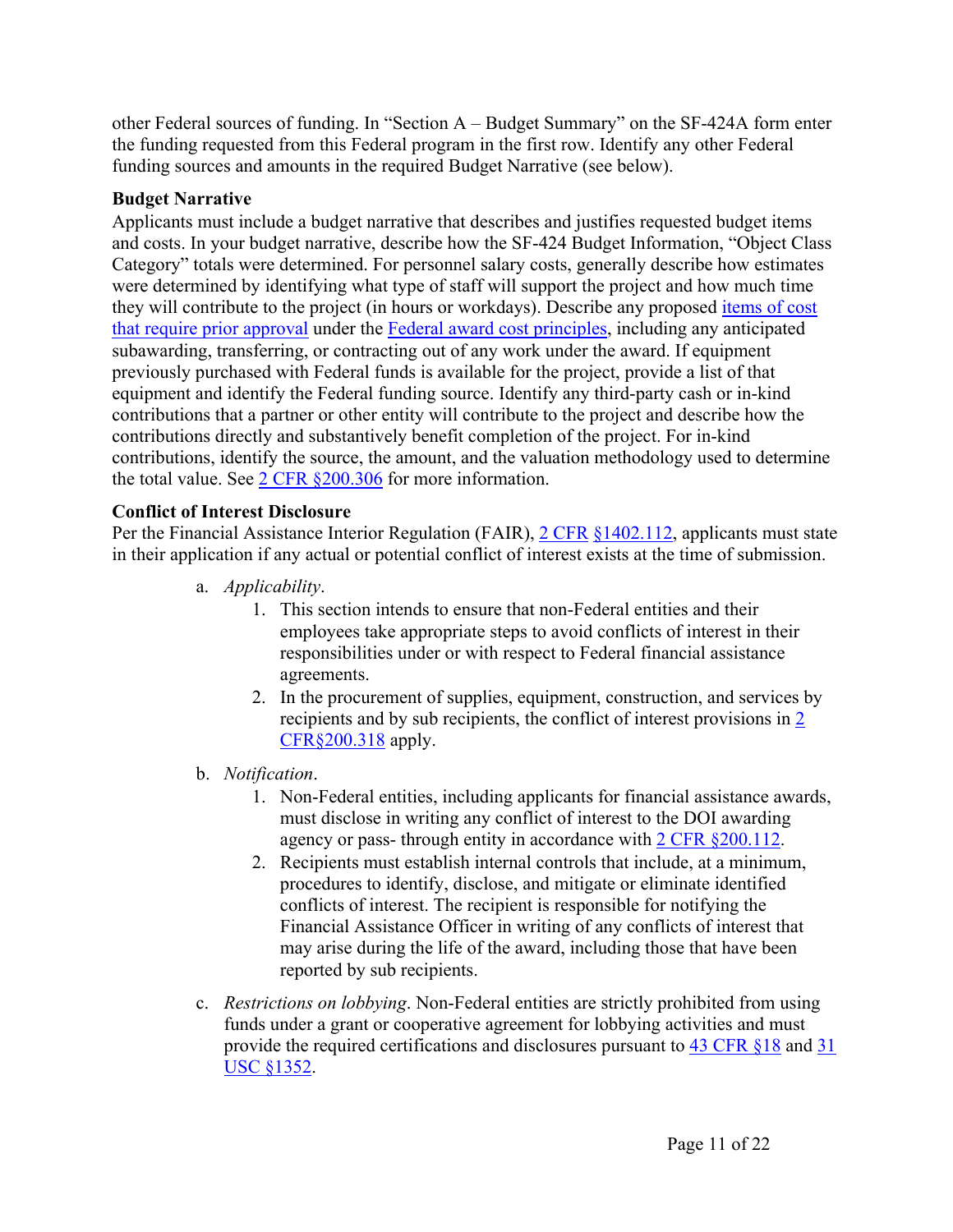d. *Review procedures*. The Financial Assistance Officer will examine each conflict of interest disclosure on the basis of its particular facts and the nature of the proposed grant or cooperative agreement, and will determine whether a significant potential conflict exists and, if it does, develop an appropriate means for resolving it.

Enforcement. Failure to resolve conflicts of interest in a manner that satisfies the government may be cause for termination of the award. Failure to make required disclosures may result in any of the remedies described in 2 CFR [§200.339](https://www.ecfr.gov/current/title-2/subtitle-A/chapter-II/part-200/subpart-D/subject-group-ECFR86b76dde0e1e9dc/section-200.339), Remedies for noncompliance, including suspension or debarment (see also 2 CFR [§180\)](https://www.ecfr.gov/current/title-2/subtitle-A/chapter-I/part-180).

# **Uniform Audit Reporting Statement**

All U.S. states, local governments, Indian tribes, institutions of higher education, and non- profit organizations expending \$750,000 USD or more in Federal award funds in the applicant's fiscal year must submit a Single Audit report for that year through the Federal Audit [Clearinghouse's](https://harvester.census.gov/facides/Account/Login.aspx) [Internet](https://harvester.census.gov/facides/Account/Login.aspx) Data Entry System, in accordance with 2 CFR 200 subpart F. U.S. state, local government, Indian tribes, institutions of higher education, and non- profit applicants must state if your organization was or was not required to submit a Single Audit report for the most recently closed fiscal year. If your organization was required to submit a Single Audit report for the most recently closed fiscal year, provide the EIN associated with that report and state if it is available through the Federal Audit [Clearinghouse](https://harvester.census.gov/facdissem/Main.aspx) website.

# **Certification Regarding Lobbying**

Applicants requesting more than \$100,000 in Federal funding must certify to the statements in 43CFR Part 18, Appendix [A-Certification](https://www.ecfr.gov/current/title-43/subtitle-A/part-18) Regarding Lobbying. If this application requests more than \$100,000 in Federal funds, the Authorized Official's signature on the appropriate SF-424, Application for Federal Assistance form also represents the entity's certification of the statements in 43 CFR Part 18, [Appendix](https://www.ecfr.gov/current/title-43/subtitle-A/part-18) A.

# **Disclosure of Lobbying Activities**

Applicants and recipients must not use any federally appropriated funds (annually appropriated or continuing appropriations) or matching funds under a Federal award to pay any person for lobbying in connection with the award. Lobbying is influencing or attempting to influence an officer or employee of any U.S. agency, a Member of the U.S. Congress, an officer or employee of the U.S. Congress, or an employee of a Member of the U.S. Congress connection with the award. Applicants and recipients must complete and submit the SF-LLL, ["Disclosure](https://www.grants.gov/web/grants/forms/post-award-reporting-forms.html) [of](https://www.grants.gov/web/grants/forms/post-award-reporting-forms.html) Lobbying [Activities"](https://www.grants.gov/web/grants/forms/post-award-reporting-forms.html) form if the Federal share of the proposal or award is more than \$100,000 and the applicant or recipient has made or has agreed to make any payment using nonappropriated funds for lobbying in connection with the application or award. The SF-LLL form is available with this Funding Opportunity on Grants.gov. See 43 CFR, Subpart 18.100 for more information on when additional submission of this form is required.

# **Overlap or Duplication of Effort Statement**

Applicants must provide a statement indicating if there is any overlap between this Federal application and any other Federal application, or funded project, in regard to activities, costs, or time commitment of key personnel. If no such overlap or duplication exists, state, "There are no overlaps or duplication between this application and any of our other Federal applications or funded projects, including in regard to activities, costs, or time commitment of key personnel". If any such overlap exists, provide a complete description of overlaps or duplications between this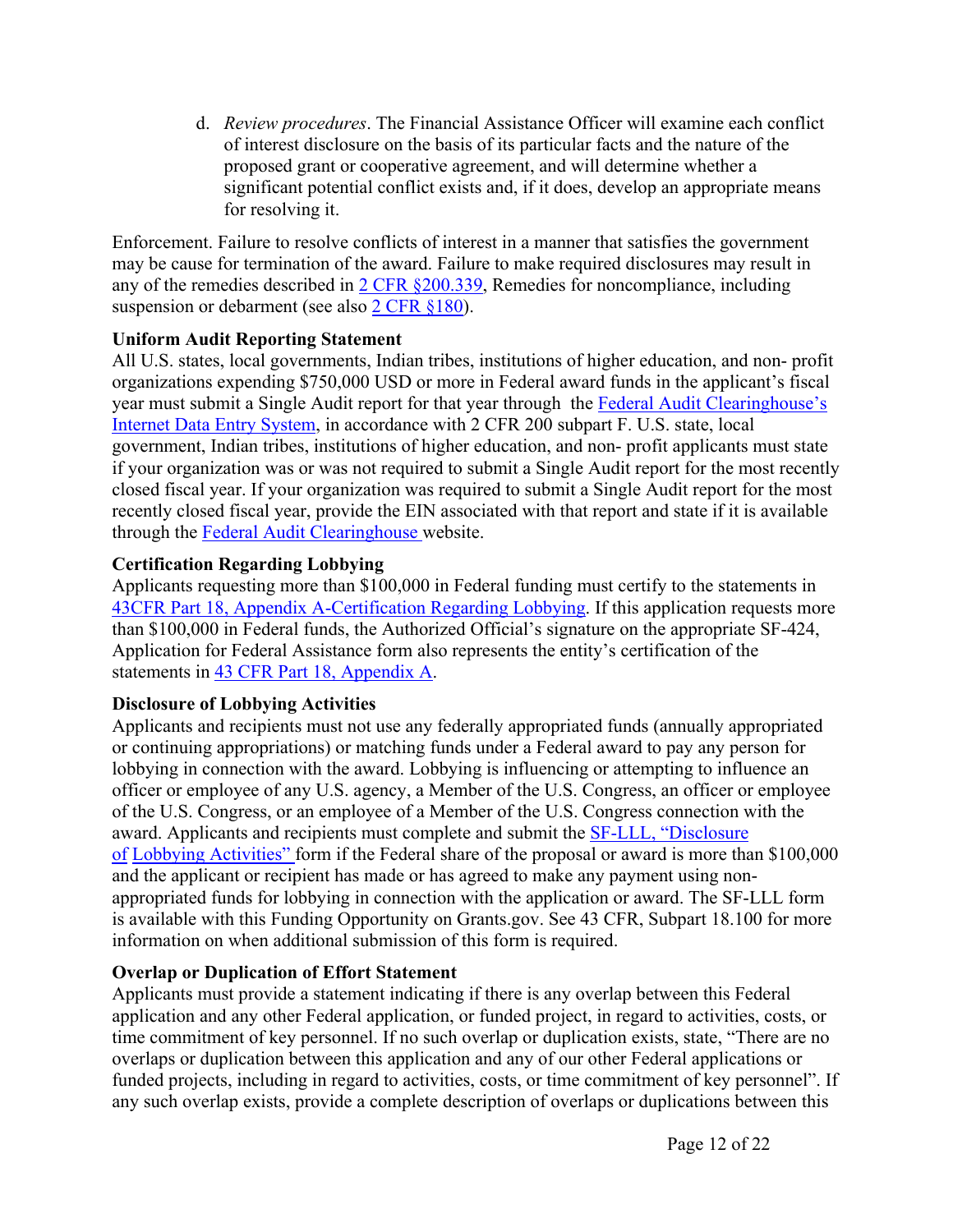proposal and any other federally funded project or application in regard to activities, costs, and time commitment of key personnel, as applicable. Provide a copy of any overlapping or duplicative proposal submitted to any other potential funding entity and identify when that proposal was submitted, to whom (entity name and program), and when you anticipate being notified of their funding decision. When overlap exists, your statement must end with "We understand that if at any time we receive funding from another source that is duplicative of the funding we are requesting from the U.S. Fish and Wildlife Service in this application, we will immediately notify the U.S. Fish and Wildlife Service point of contact identified in this Funding Opportunity in writing."

# <span id="page-13-0"></span>**D3. Unique Entity Identifier and System for Award Management (SAM) Identifier and System for Award Management (SAM.gov) Registration:**

This requirement does not apply to individuals applying for funds as an individual (i.e., unrelated to any business or nonprofit organization you may own, operate, or work within), or any entity with an exception to bypass SAM.gov registration with prior approval from the funding bureau or office in accordance with bureau or office policy. All other applicants are required to register as a financial assistance recipient in SAM.gov prior to submitting a Federal award application and obtain a Unique Entity [Identifier](https://www.gsa.gov/about-us/organization/federal-acquisition-service/office-of-systems-management/integrated-award-environment-iae/iae-systems-information-kit/unique-entity-identifier-update) (UEI) which replaced the Data Universal Numbering System (DUNS) number from Dun & Bradstreet in April 2022. A Federal award may not be made to an applicant that has not completed the SAM.gov registration. If an applicant selected for funding has not completed their SAM.gov registration by the time the program is ready to make an award, the program may determine the applicant is not qualified to receive an award. Federal award recipients must also continue to maintain an active SAM.gov registration with current information through the life of their Federal award(s). Entities already registered in SAM.gov should review their registration to confirm that they are registered as a financial assistance recipient, which requires completion of the SAM.gov "Financial Assistance General Certifications and Representations". See the "Submission Requirements" section of this document below for more information on SAM.gov registration.

Applicants can register on the [SAM.gov](http://www.sam.gov) website. The "Help" tab on the website contains User Guides and other information to assist you with registration. The Grants.gov "[Register](https://www.grants.gov/help/html/help/Register/RegisterWithSAM.htm) with [SAM](https://www.grants.gov/help/html/help/Register/RegisterWithSAM.htm)" page also provides detailed instructions. Applicants can contact the supporting Federal Service Desk for help registering in SAM. Once registered in SAM, entities must renew and revalidate their SAM registration at least once every 12 months from the date previously registered. Entities are strongly encouraged to revalidate their registration as often as needed to ensure their information is up to date and reflects changes that may have been made to the entity's IRS information. If applicable, foreign entities who want to receive payment directly to a U.S. bank account must enter and maintain valid, current banking information in SAM.

<span id="page-13-1"></span>**D4. Submission Dates and Times**

**Due Date for Applications** 06/13/2022 **Application Due Date Explanation**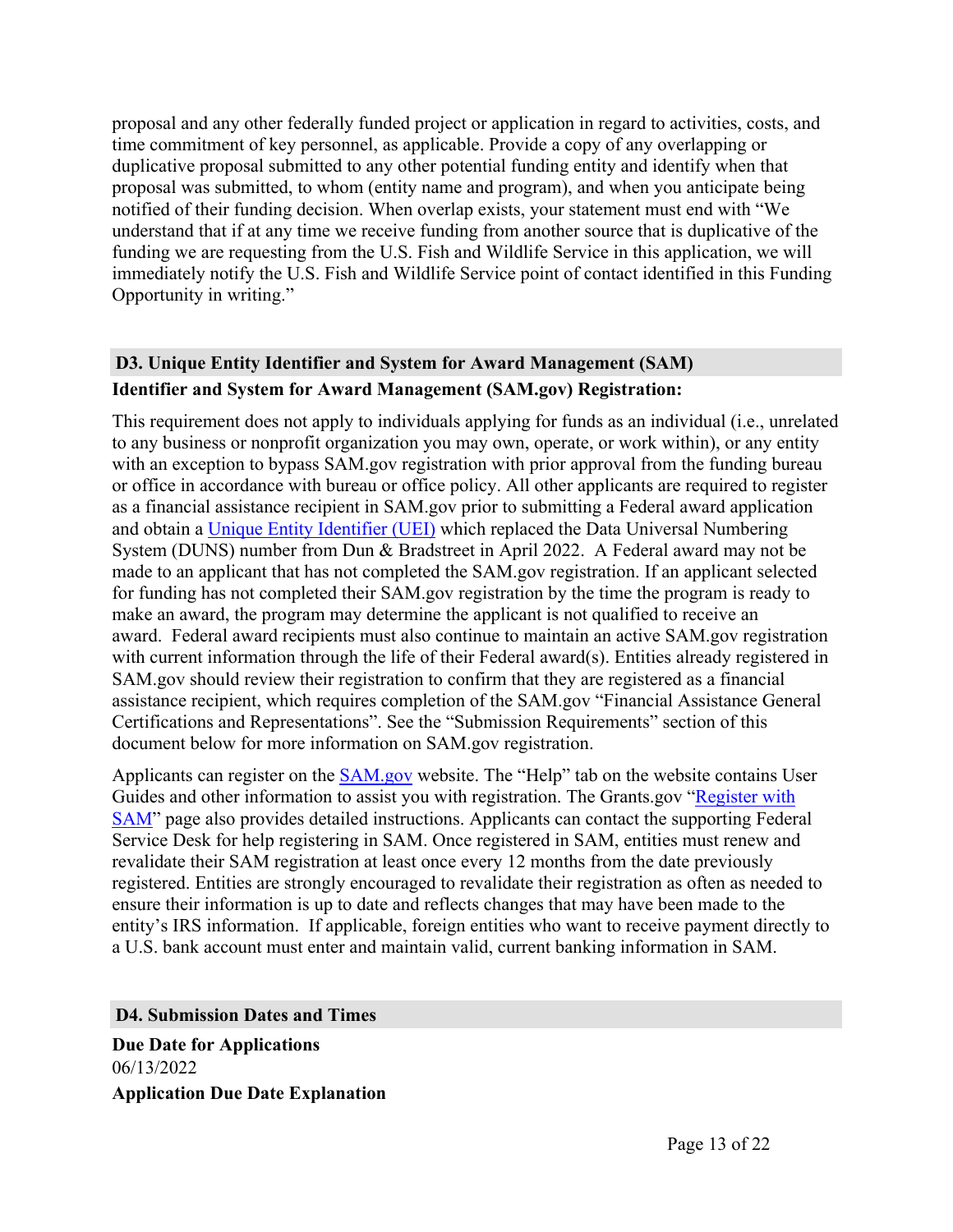#### <span id="page-14-0"></span>**D5. Intergovernmental Review**

An intergovernmental review may be required for applications submissions from a U.S. state or local government prior to submission. Applicants must contact their State's Single Point of Contact (SPOC) to comply with the state's process under [Executive](https://www.archives.gov/federal-register/codification/executive-order/12372.html) Order 12372. The State Single Point of Contact list is available on the OMB Office of Federal Financial [Management](https://www.whitehouse.gov/omb/management/office-federal-financial-management/) [website.](https://www.whitehouse.gov/omb/management/office-federal-financial-management/)

#### <span id="page-14-1"></span>**D6. Funding Restrictions**

#### **Indirect Costs: Individuals**

Individuals applying for and receiving funds separate from a business or non-profit organization they may operate are not eligible to charge indirect costs to their award. If you are an individual applying for funding, you must not include any indirect costs in your proposed budget.

#### **Indirect Costs: Organizations**

The Federal awarding agency that provides the largest amount of direct funding to your organization is your cognizant agency for indirect costs, unless otherwise assigned by the White House Office of Management and Budget (OMB). If the Department of the Interior (DOI) is your organization's cognizant agency, the Interior Business Center (IBC) will negotiate your indirect cost rate. Contact the IBC by phone 916-930-3803 or using the IBC Email [Submission](https://ibc.doi.gov/ICS/contact-us) [Form](https://ibc.doi.gov/ICS/contact-us). See the IBC [Website](https://ibc.doi.gov/ICS/icrna) for more information.

Organizations must have an active Federal award before they can submit an indirect cost rate proposal to their cognizant agency. Failure to establish an approved rate during the award period renders all costs otherwise allocable as indirect costs unallowable under the award. Recipients may not shift unallowable indirect costs to another Federal award unless specifically authorized to do so by legislation.

#### **Required Indirect Cost Statement to be submitted by Organization:**

**U.S. state or local government entities receiving more than \$35 million in direct Federal funding** must include the following statement in their application and attach a copy of their most recently negotiated rate agreement:

 We are a U.S. state or local government entity receiving more than \$35 million in direct Federal funding. We submit our indirect cost rate proposals to our cognizant agency. Our current indirect cost rate is [insert rate]. Attached is a copy of our most recently negotiated rate agreement/certification.

**U.S. state or local government entities receiving \$35 million or less in direct Federal funding** must include the applicable statement from this list:

 We are a U.S. state or local government entity receiving \$35 million or less in direct Federal funding. We prepare and retain for audit an indirect cost rate proposal and documentation per 2 CFR 200, Appendix VII. Our current indirect cost rate is [insert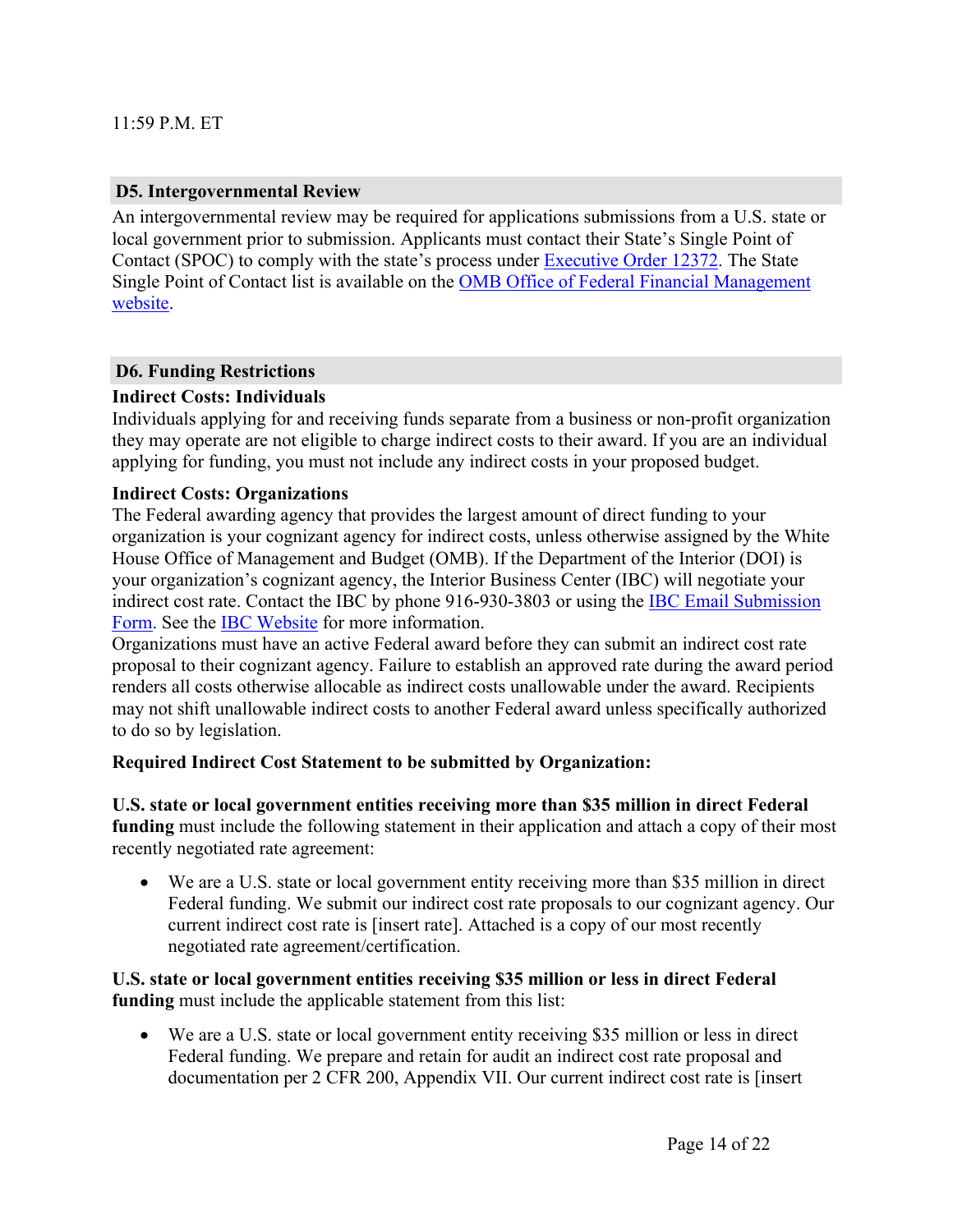rate], which is charged against [insert a complete description of the direct cost base used to distribute indirect costs to the award].

 We are a U.S. state or local government entity receiving \$35 million or less in direct Federal funding. We have not prepared an indirect cost rate proposal and documentation per 2 CFR §200, Appendix VII and elect to charge the de minimis rate of 10% of Modified Total Direct Costs as defined in 2 CFR §200.1. We understand we must use this methodology consistently for all Federal awards until we choose to establish a rate per 2 CFR §200. We understand we must notify the Service in writing if we establish a rate that changes the methodology used to charge indirect costs during the award period. We understand that additional Federal funds may not be available to support an unexpected increase in indirect costs during the project period and that such changes are subject to review, negotiation, and prior approval by the Service.

**All other organizations** must include the applicable statement from this list and any related documentation in their application. Please note, an organization with a current negotiated (including provisional) rate may not elect to charge the 10% de minimis rate of Modified Total Direct Costs during the period covered by their current negotiated rate.

- We are an organization with a current negotiated indirect cost rate. In the event we receive an award, we will charge indirect costs per our current negotiated rate agreement. Attached is a copy of our current rate agreement.
- We are an organization with a negotiated indirect cost rate that has expired. Attached is copy of our most recently negotiated rate agreement. If we receive an award, we will submit an indirect cost rate proposal to our cognizant agency within 90 calendar days after the award date. We understand we must provide the Service a copy of our approved rate agreement before charging indirect costs to the Federal award.
- We are an organization that has never negotiated an indirect cost rate with our cognizant agency. Our indirect cost rate is [insert rate], which is charged against [insert a complete description of the direct cost base used to distribute indirect costs to the award]. If we receive an award, we will submit an indirect cost rate proposal to our cognizant agency within 90 calendar days after the award date. We understand we must provide the Service a copy of our approved rate agreement before charging indirect costs to the Federal award.
- We are an organization that does not have a current negotiated (including provisional) rate. In the event an award is made, we elect to charge the de minimis rate of 10% of Modified Total Direct Costs as defined in 2 CFR §200.1. We understand we must use this methodology consistently for all Federal awards until such time as we negotiate a different rate with our cognizant agency. We understand that we must notify the Service in writing if during the award period we establish a rate that changes the methodology used to charge indirect costs to the award. We understand that additional Federal funds may not be available to support an unexpected increase in indirect costs and that such changes are subject to review, negotiation, and prior approval by the Service.
- We are an organization submitting a [insert either "Cooperative Fish and Wildlife Research Unit Program" or "Cooperative Ecosystem Studies Unit Network"] project proposal, which has an indirect cost rate cap of [insert rate; CRU is currently 15%; CESU is currently 17.5%]. In the event we receive an award, we understand that if we have a current negotiated (including provisional) rate we must charge the program's capped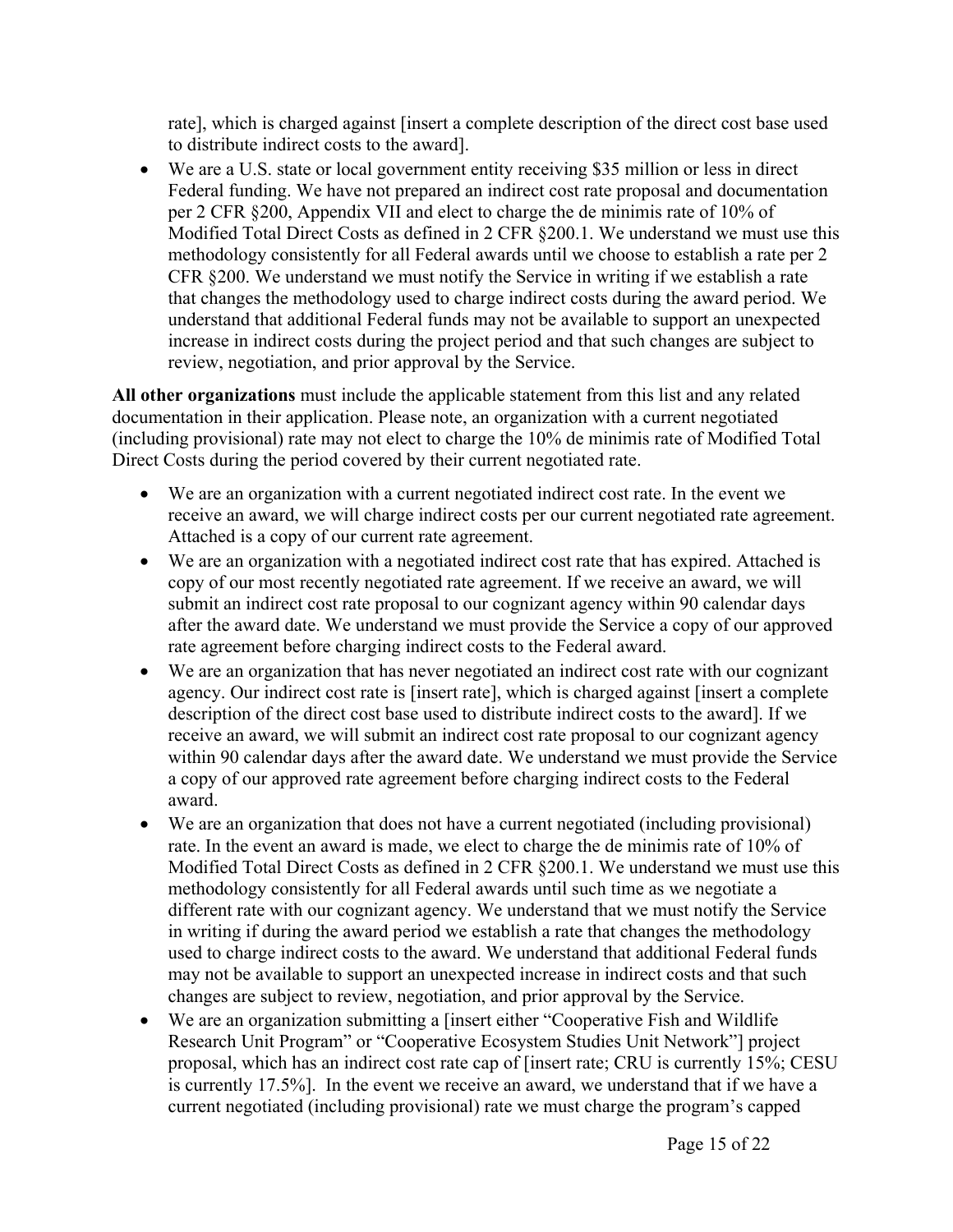indirect cost rate to the same base identified in our approved indirect cost rate agreement, per 2 CFR §1402.414. If we do not have current negotiated (including provisional) rate, we understand we must charge the capped indirect cost rate against Modified Total Direct Costs (MTDC) as defined in 2 CFR §200.1.

We are an organization that will charge all costs directly.

# <span id="page-16-0"></span>**D7. Other Submission Requirements**

The Service uses the GrantSolutions system to manage financial assistance applications and awards. Applicants must register in and conduct any subsequent award business with the Service in GrantSolutions. To apply, your organization and organization officials must be established in GrantSolutions. To register your organization in GrantSolutions, send an email to  $help@grantsolutions.gov$  with the following information:

# Subject: New Organization Request

- Organization/Individual Name
- Point of Contact first and last name, email, and phone number
- Organization Type
- SAM.gov Unique Entity Identifier (not required for individuals or Service-waived entities)
- Organization Employer Identification Number (Applicants that are INDIVIDUALS DO NOT include your social security number)
- Address

Organizational details should match those in the organization's SAM.gov registration. To establish organization official accounts and user role(s), complete a Recipient User Account Request Form for each official and email it to  $\frac{help(2) grants solutions.gov.}$  The GrantSolutions entity user roles are: Authorizing Official (ADO); Principal Investigator/Program Director (PI/PD); Support Specialist (GSS); Financial Officer (FO); and Financial Support Staff (FSS). All roles can do the following: enter applications, amendments, and reports, view awards, and view and create notes. The ADO and the PI/PD roles can also submit applications, amendments, and reports. The FO role can also submit reports. At a minimum, registered organizations must assign someone to the ADO and PI/PD roles. For more information, see the GrantSolutions Recipient Training and FAQs web page. For GrantSolutions registration, submission, and other assistance contact their Customer Support by telephone at 1-866-577-0771 or by email at [help@grantsolutions.gov.](mailto:help@grantsolutions.gov.)

# <span id="page-16-2"></span><span id="page-16-1"></span>**E. Application Review Information E1. Criteria**

Selection of projects will be based on the merits of the proposal. Proposals must explain how the applicant will build an interjurisdictional landscape-level wildlife health and disease network to protect wildlife, ecosystems, economies, and the American public. Selection factors will be rated numerically and are as follows:

1. Create or improve a wildlife health management plan  $-25$  points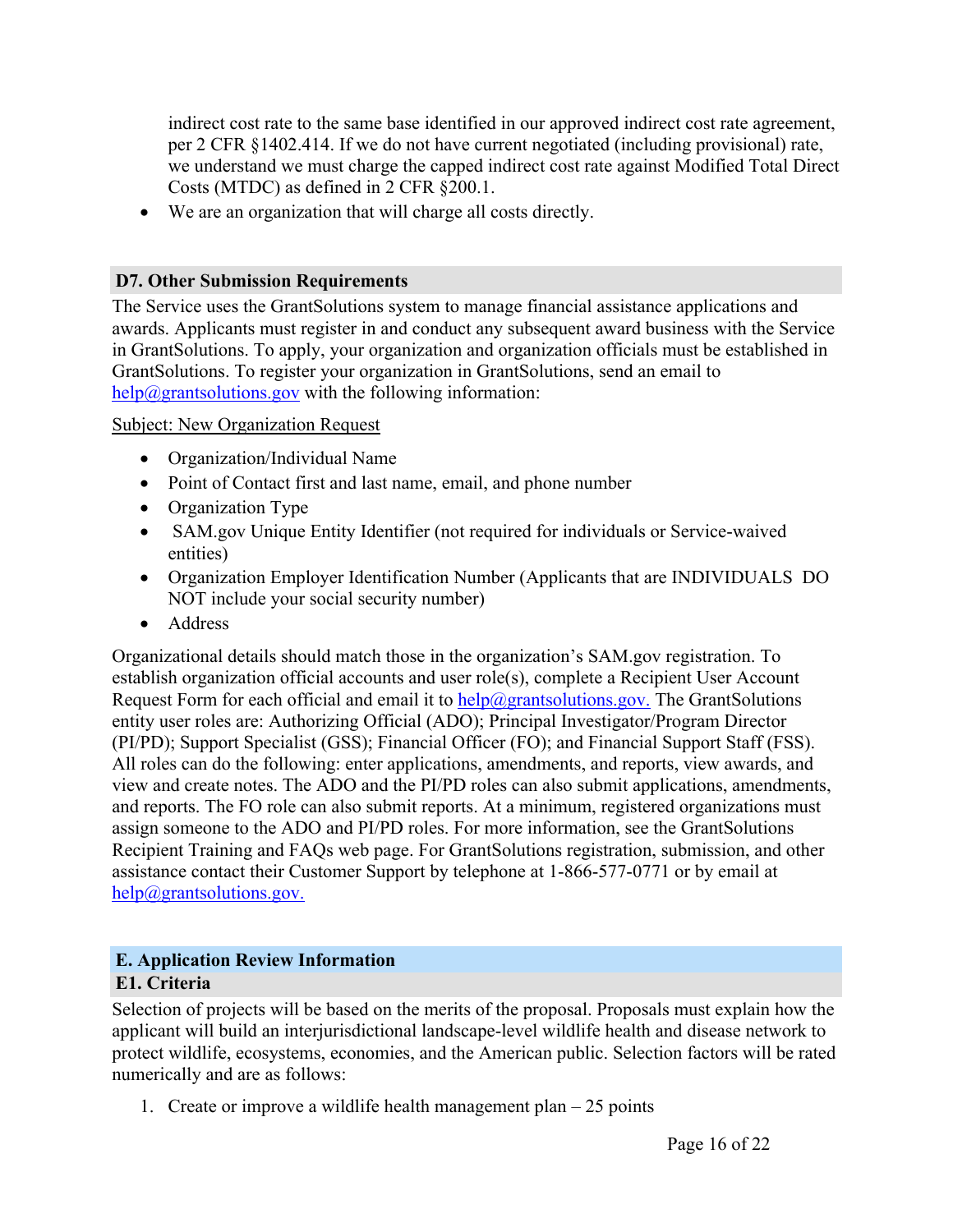- 2. Creates internal and external communications/hires communication specialist 20 points
- 3. Proposal is innovative or unique; has ideas and actions that can be replicated elsewhere 10 points
- 4. Creates networking through a multi-partner proposal 10 points
- 5. Establishes diagnostic access for applicant organization 10 points
- 6. Establishes data management plan/hires data manager 10 points
- 7. Creates networking through formal arrangements 5 points
- 8. Describe how this proposal supports equity, diversity, environmental justice, and/or accessibility of services – 5 points
- 9. Describe how this proposal is sustainable through climate change or addresses climate adaptation  $-5$  points

Proposal narratives must be 10 pages or less. Proposals will be rated by numeric score by qualified reviewers. Reviewers will be Federal veterinarians, biologists, ecologists, or social scientists or data management specialists. Qualifications will be verified by General Schedule professional qualifications. Selections will be documented by aggregated scoring sheets and memorandum to the U.S. Fish and Wildlife Service Director, filed in Science Applications Headquarters office.

Proposals will be scored individually by 3 reviewers per proposal, if possible. All reviewers will be required to verify they have no conflict of interest with any proposal or applicant organization. Scores will be aggregated by the selection facilitator/grant specialist and then a meeting held to discuss scoring and to rank proposals. If reviewers have feedback or questions for applicants, grant specialist will communicate with applicants to suggest improvements or budget changes for approved projects. Unfunded projects will be notified through Grant Solutions. All project selections will be approved by the U.S. Fish and Wildlife Service Director or designate. Selected proposals will be published on our website no more than 120 days from proposal due date.

# <span id="page-17-0"></span>**E2. Review and Selection Process**

Prior to award, the program will review any applicant statement regarding potential overlap or duplication between the project to be funded and any other funded or proposed project in terms of activities, funding, or time commitment of key personnel. Depending on the circumstances, the program may request modification to the application, other pending applications, or an active award, as needed to eliminate any duplication of effort, or the FWS may choose not to fund the selected project.

The program may not make a Federal award to an applicant that has not completed the SAM.gov registration. If an applicant selected for funding has not completed their SAM.gov registration by the time the Bureau is ready to make an award, the program may determine that the applicant is not qualified to receive an award. The program can use that determination as a basis for making an award to another applicant.

Prior to award, the program will evaluate the risk posed by applicants as required in 2 [CFR](https://www.ecfr.gov/current/title-2/subtitle-A/chapter-II/part-200/subpart-C/section-200.206) [§200.206](https://www.ecfr.gov/current/title-2/subtitle-A/chapter-II/part-200/subpart-C/section-200.206). Prior to approving awards for Federal funding in excess of the simplified acquisition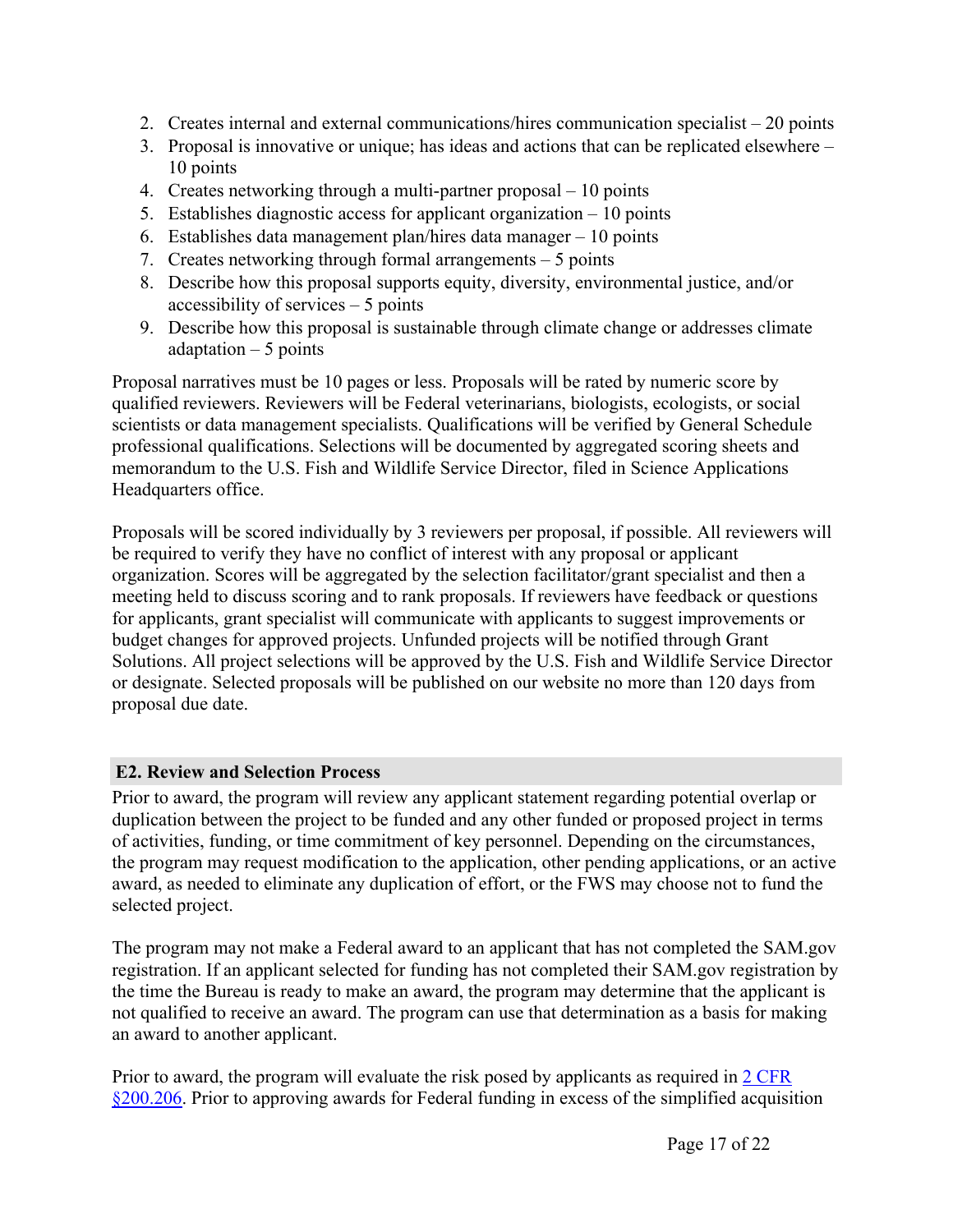threshold (currently \$250,000), the Bureau is required to review and consider any information about or from the applicant found in the Federal Awardee Performance and Integrity Information System. The Bureau will consider this information when completing the risk review. The Bureau uses the results of the risk evaluation to establish monitoring plans, recipient reporting frequency requirements, and to determine if one or more of the specific award conditions in 2 [CFR](https://www.ecfr.gov/current/title-2/subtitle-A/chapter-II/part-200/subpart-C/section-200.208) [§200.208](https://www.ecfr.gov/current/title-2/subtitle-A/chapter-II/part-200/subpart-C/section-200.208) should be applied to the award.

# <span id="page-18-0"></span>**E3. CFR – Regulatory Information**

See the Service's General Award Terms and [Conditions](https://www.fws.gov/library/collections/financial-assistance-general-award-terms-and-conditions) for the general administrative and national policy requirements applicable to Service awards. The Service will communicate any other program- or project-specific special terms and conditions to recipients in their notices of award.

# <span id="page-18-1"></span>**E4. Anticipated Announcement and Federal Award Dates**

# <span id="page-18-2"></span>**F. Federal Award Administration Information**

# <span id="page-18-3"></span>**F1. Federal Award Notices**

Successful applicants will be notified through Grant Solutions. Notification is not an authorization to begin project performance. A signed notice of Federal award is the authorizing document, and will be delivered electronically to successful applicants.

# <span id="page-18-4"></span>**F2. Administrative and National Policy Requirements**

See the DOI Standard Terms and [Conditions](https://www.doi.gov/grants/doi-standard-terms-and-conditions) for the administrative and national policy requirements applicable to DOI awards.

See the Service's General Award Terms and [Conditions](https://www.fws.gov/library/collections/financial-assistance-general-award-terms-and-conditions) for the general administrative and national policy requirements applicable to Service awards.

As required by Section 70914 of the Bipartisan Infrastructure Law (also known as the Infrastructure Investment and Jobs Act), P.L. [117-58,](https://www.govinfo.gov/content/pkg/PLAW-117publ58/pdf/PLAW-117publ58.pdf) on or after May 14, 2022, none of the funds under a federal award that are part of a Federal financial assistance program for infrastructure may be obligated for a project unless all of the iron, steel, manufactured products, and construction materials used in the project are produced in the United States, unless subject to an approved waiver. The requirements of this section must be included in all subawards, including all contracts and purchase orders for work or products under this program.

# **Data Availability**

Per the Financial Assistance Interior Regulation (FAIR), 2 [CFR](https://www.ecfr.gov/cgi-bin/text-idx?SID=1bfd0da1190f850482e94794cca23a5d&mc=true&node=20190830y1.1) [§1402.315](https://www.ecfr.gov/current/title-2/subtitle-B/chapter-XIV/part-1402/subpart-D/section-1402.315):

a. All data, methodology, factual inputs, models, analyses, technical information, reports, conclusions, valuation products or other scientific assessments in any medium or form, including textual, numerical, graphic, cartographic, narrative, or audiovisual, resulting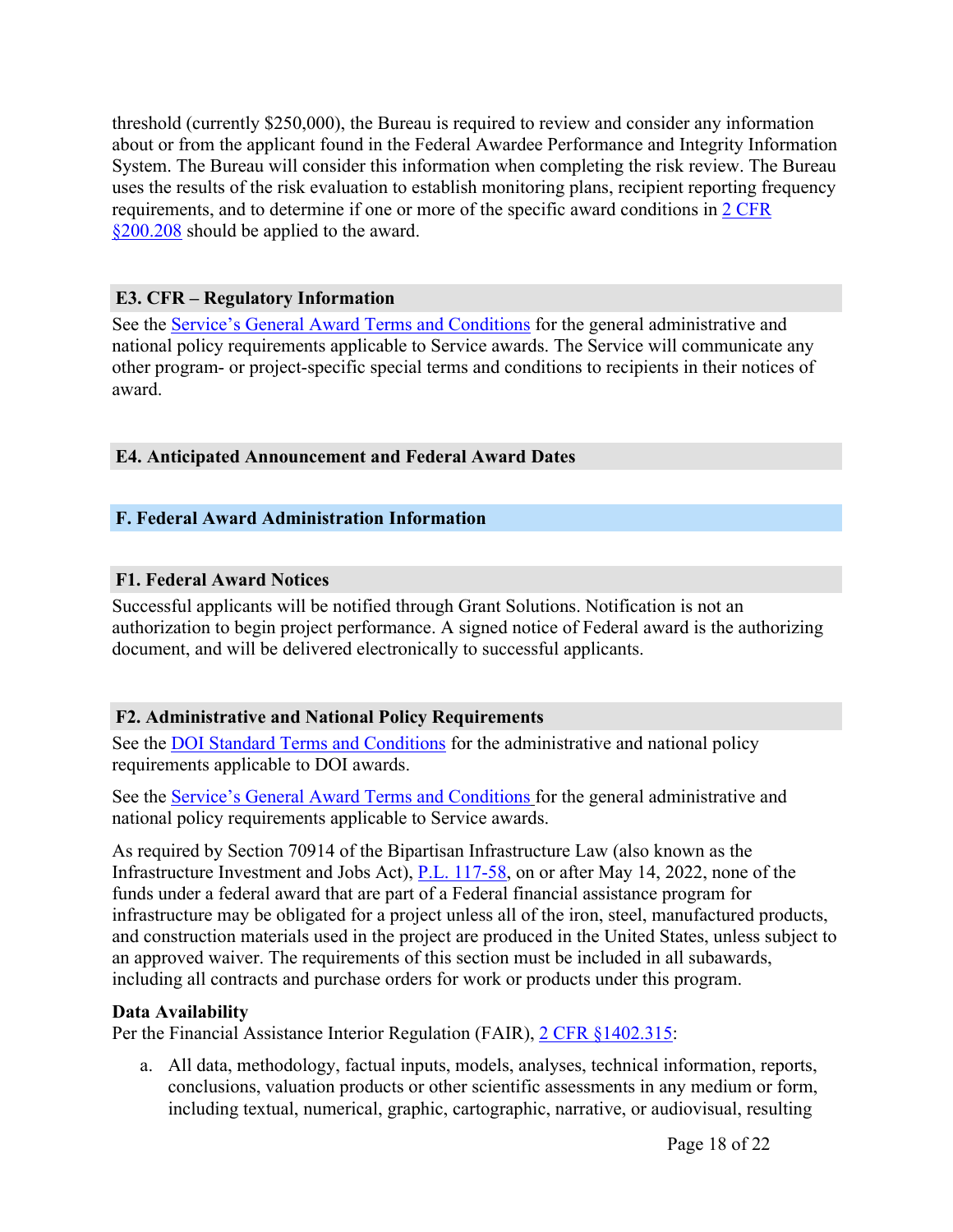from a financial assistance agreement is available for use by the Department of the Interior, including being available in a manner that is sufficient for independent verification.

- b. The Federal Government has the right to:
	- 1. Obtain, reproduce, publish, or otherwise use the data, methodology, factual inputs, models, analyses, technical information, reports, conclusions, or other scientific assessments, produced under a Federal award; and
	- 2. Authorize others to receive, reproduce, publish, or otherwise use such data, methodology, factual inputs, models, analyses, technical information, reports, conclusions, or other scientific assessments, for Federal purposes, including to allow for meaningful third-party evaluation.

# <span id="page-19-0"></span>**F3. Reporting**

# **Financial Reports**

All recipients must use the SF-425, Federal [Financial](https://www.grants.gov/web/grants/forms/post-award-reporting-forms.html) Report form for financial reporting. At a minimum, all recipients must submit a **final** financial report. Final reports are due no later than 120 calendar days after the award period of performance end date or termination date. For awards with periods of performance longer than 12 months, recipients are required to submit **interim** financial reports on the frequency established in the Notice of Award. The only exception to the interim financial reporting requirement is if the recipient is required to use the SF 270/271 to request payment and requests payment at least once annually through the entire award period of performance. We will describe all financial reporting requirements in the Notice of Award.

# **Non-Construction Performance Reports**

Performance reports must contain a comparison of actual accomplishments with the established goals and objectives of the award; a description of reasons why established goals was not met, if appropriate; and any other pertinent information relevant to the project results. **Final** reports are due no later than120 calendar days after the award period of performance end date or termination date. For awards with periods of performance longer than 12 months, recipients are required to submit **interim performance**reports on the frequency established in the Notice of Award.

# **Construction Performance Reports**

For construction awards, onsite technical inspections and certified percentage of completion data may be relied on to monitor progress for construction. Additional performance reports for construction activities may be required only when considered necessary. However, awards that include both construction and non-construction activities require performance reporting for the non-construction activities. See 2 [CFR§200.329](https://www.ecfr.gov/current/title-2/subtitle-A/chapter-II/part-200/subpart-D/subject-group-ECFR36520e4111dce32/section-200.329) for more information. The USFWS will describe all performance reporting requirements in the Notice of Award.

# **Significant Development Reports**

Events may occur between the scheduled performance reporting dates which have significant impact upon the supported activity. In such cases, recipients are required to notify the Bureau in writing as soon as the recipient becomes aware of any problems, delays, or adverse conditions that will materially impair the ability to meet the objective of the Federal award. This disclosure must include a statement of any corrective action(s) taken or contemplated, and any assistance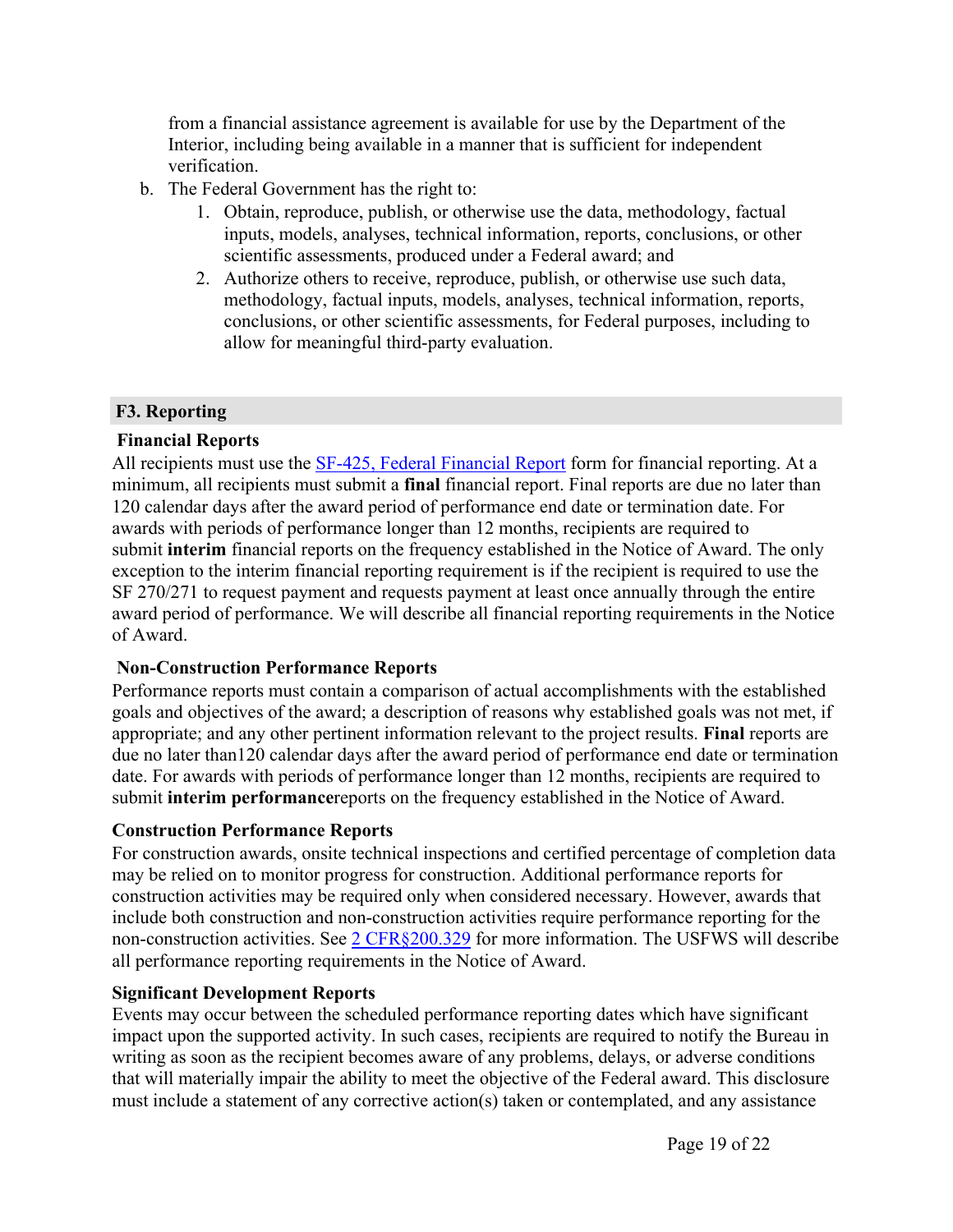needed to resolve the situation. The recipient should also notify the Service in writing of any favorable developments that enable meeting time schedules and objectives sooner or at less cost than anticipated or producing more or different beneficial results than originally planned.

### **Real Property Reports**

Recipients and subrecipients are required to submit status reports on the status of real property acquired under the award in which the Federal government retains an interest. The required frequency of these reports will depend on the anticipated length of the Federal interest period. The Bureau will include recipient-specific real property reporting requirements, including the required standard form or data elements, reporting frequency, and report due dates, in the Notice of Award when applicable.

### **Conflict of Interest Disclosures**

Per 2 CFR §1402.112, non-Federal entities and their employees must take appropriate steps to avoid conflicts of interest in their responsibilities under or with respect to Federal financial assistance agreements. In the procurement of supplies, equipment, construction, and services by recipients and by subrecipients, the provisions in 2 CFR [§200.318](https://www.ecfr.gov/current/title-2/subtitle-A/chapter-II/part-200/subpart-D/subject-group-ECFR45ddd4419ad436d/section-200.318) apply. Non-Federal entities, including applicants for financial assistance awards, must disclose in writing any conflict of interest to the DOI awarding agency or pass-through entity in accordance with 2 CFR [§200.112.](https://www.ecfr.gov/current/title-2/subtitle-A/chapter-II/part-200/subpart-B/section-200.112) Recipients must establish internal controls that include, at a minimum, procedures to identify, disclose, and mitigate or eliminate identified conflicts of interest. The recipient is responsible for notifying the Service Project Officer identified in their notice of award in writing of any conflicts of interest that may arise during the life of the award, including those that reported by subrecipients. The Service will examine each disclosure to determine whether a significant potential conflict exists and, if it does, work with the applicant or recipient to develop an appropriate resolution. Failure to resolve conflicts of interest in a manner that satisfies the government may be cause for termination of the award.

# **Other Mandatory Disclosures**

**The Non-Federal entity or applicant for a Federal award must disclose, in a timely manner, in writing to the Federal awarding agency or pass-through entity all violations of Federal criminal law involving fraud, bribery, or gratuity violations potentially affecting the Federal award. Non- Federal entities that receive a Federal award including the terms and conditions outlined in 2 CFR 200, Appendix XII—Award Term and Condition for Recipient Integrity and Performance Matters are required to report certain civil, criminal, or administrative proceedings to SAM. Failure to make required disclosures can result in any of the remedies for noncompliance described in 2 CFR §200.339, including suspension or debarment.**

# **Reporting Matters Related to Recipient Integrity and Performance**

If the total value of your currently active grants, cooperative agreements, and procurement contracts from all Federal awarding agencies exceeds \$10,000,000 for any period of time during the period of performance of this Federal award, then you as the recipient during that period of time must maintain the currency of information reported to the [System](http://www.sam.gov/) for Award [Management](http://www.sam.gov/) that is made available in the designated integrity and performance system (currently the Federal Awardee [Performance](https://www.fapiis.gov) and Integrity Information System) about civil, criminal, or administrative proceedings in accordance with [Appendix](https://www.ecfr.gov/current/title-2/subtitle-A/chapter-II/part-200/appendix-Appendix%20XII%20to%20Part%20200) XII to 2 CFR 200.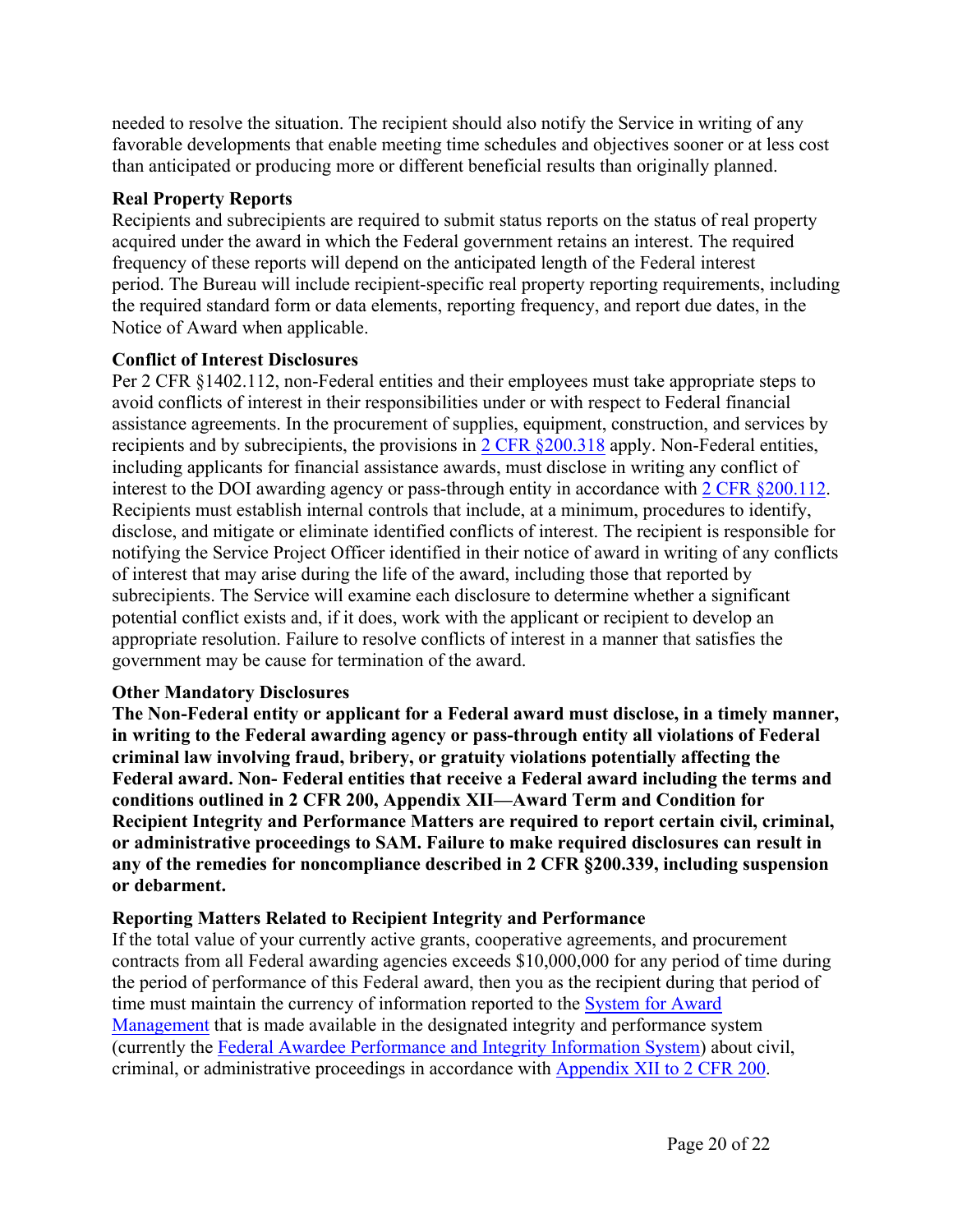# <span id="page-21-1"></span><span id="page-21-0"></span>**G. Federal Awarding Agency Contact(s) G1. Program Technical Contact**

For **programmatic technical assistance**, contact:

First and Last Name: Anna-Marie York Telephone: 703-358-1881 Email:

anna-marie\_york@fws.gov

#### <span id="page-21-2"></span>**G2. Program Administration**

For **program administration assistance**, contact:

First and Last Name: Anna-Marie York Telephone: 703-358-1881 Email: anna-marie\_york@fws.gov

#### <span id="page-21-3"></span>**G3. Application System Technical Support**

**For Grants.gov technical registration and submission, downloading forms and application packages, contact:** Grants.gov Customer Support Numeric Input Field: 1-800-518-4726 [Support@grants.gov](mailto:Support@grants.gov)

**For GrantSolutions technical registration, submission, and other assistance contact:**

GrantSolutions Customer Support 1-866-577-0771 [Help@grantsolutions.gov](mailto:Help@grantsolutions.gov)

#### <span id="page-21-4"></span>**H. Other Information**

#### **Payments**

Domestic recipients are required to register in and receive payment through the U.S. Treasury's Automated Standard Application for Payments (ASAP), unless approved for a waiver by the Service program. Foreign recipients receiving funds to a final destination bank outside the U.S. are required to receive payment through the U.S. Treasury's International Treasury Services (ITS) System. Foreign recipients receiving funds to a final destination bank in the U.S. are required to enter and maintain current banking details in their SAM.gov entity profile and receive payment through the Automated Clearing House network by electronic funds transfer (EFT). The Bureau will include recipient-specific instructions on how to request payment,